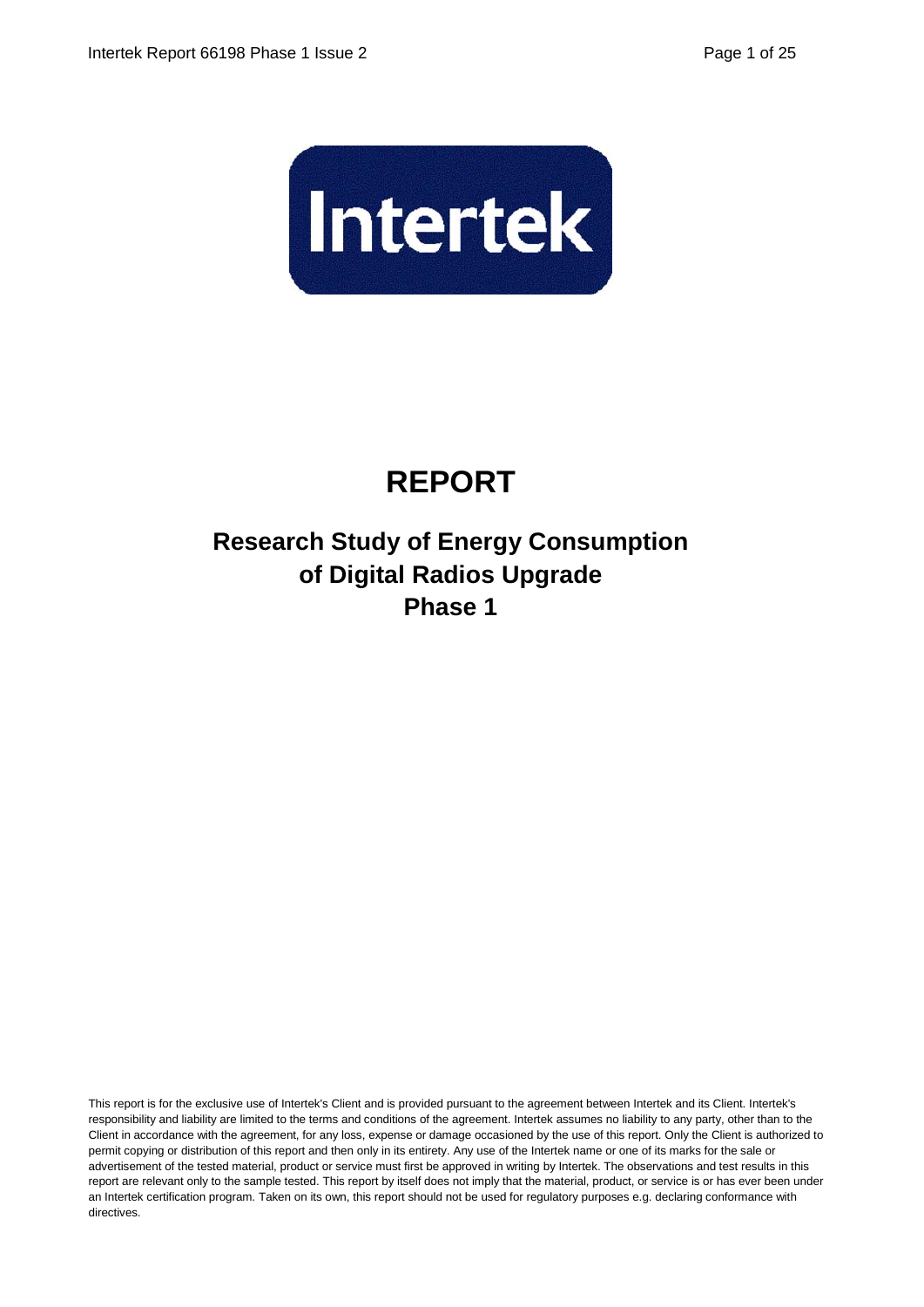This report is for the exclusive use of Intertek's Client and is provided pursuant to the agreement between Intertek and its Client. Intertek's responsibility and liability are limited to the terms and conditions of the agreement. Intertek assumes no liability to any party, other than to the Client in accordance with the agreement, for any loss, expense or damage occasioned by the use of this report. Only the Client is authorized to permit copying or distribution of this report and then only in its entirety. Any use of the Intertek name or one of its marks for the sale or advertisement of the tested material, product or service must first be approved in writing by Intertek. The observations and test results in this report are relevant only to the sample tested. This report by itself does not imply that the material, product, or service is or has ever been under an Intertek certification program. Taken on its own, this report should not be used for regulatory purposes e.g. declaring conformance with directives.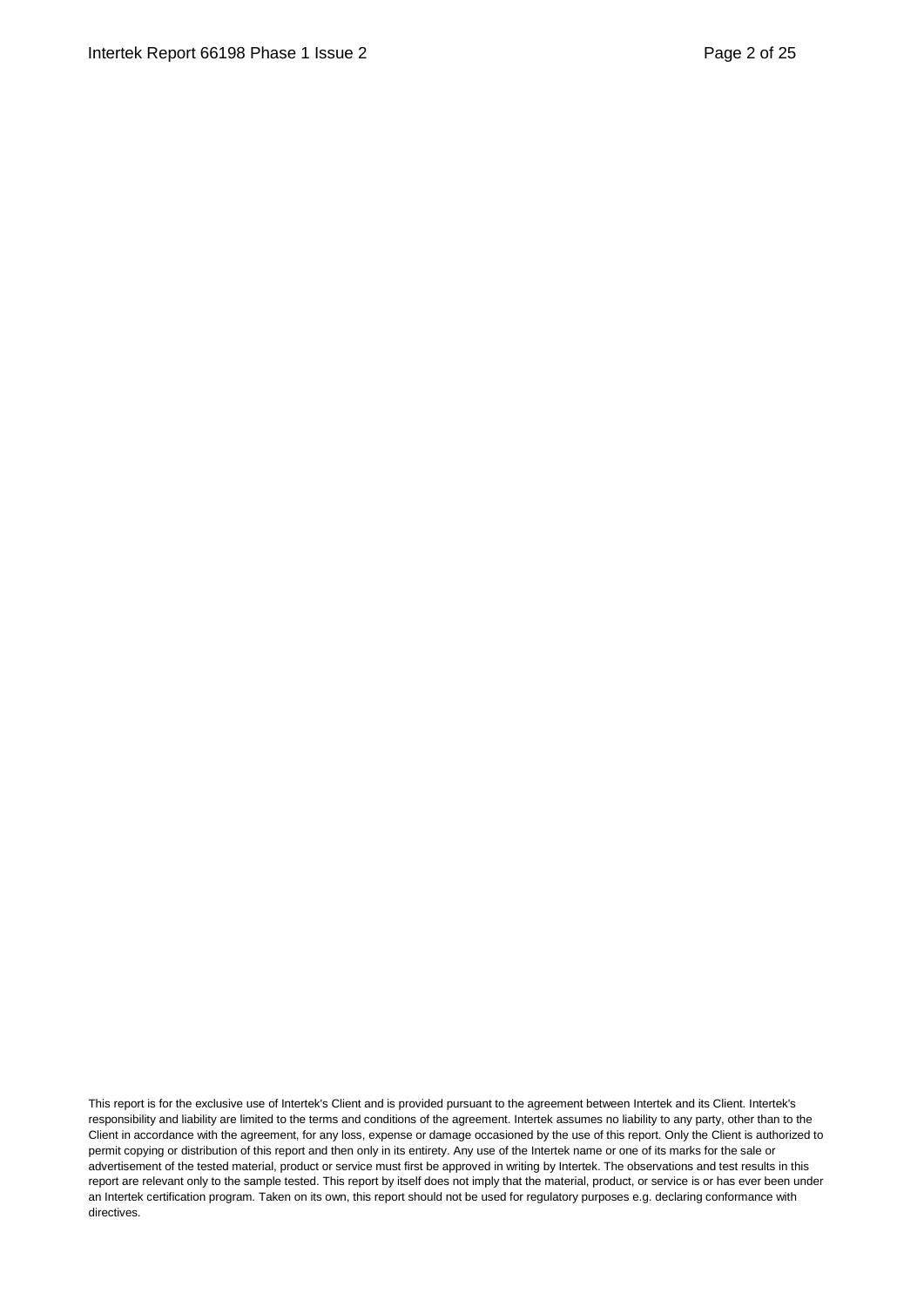#### **CONTENTS**

| <b>SECTION</b> |                                       | <b>PAGE</b> |
|----------------|---------------------------------------|-------------|
|                | <b>SUMMARY</b>                        | 4           |
|                | <b>INTRODUCTION</b>                   | 7           |
| 1              | <b>Market Analysis</b>                | 8           |
| $\overline{2}$ | <b>Existing Data</b>                  | 9           |
| 3              | <b>Purchase of Samples</b>            | 9           |
| 4              | <b>Power Consumption Measurements</b> | 12          |

#### **APPENDICES**

| Appendix I  | <b>Summary Table of Power Consumption Results</b> |
|-------------|---------------------------------------------------|
| Appendix II | <b>List of Products</b>                           |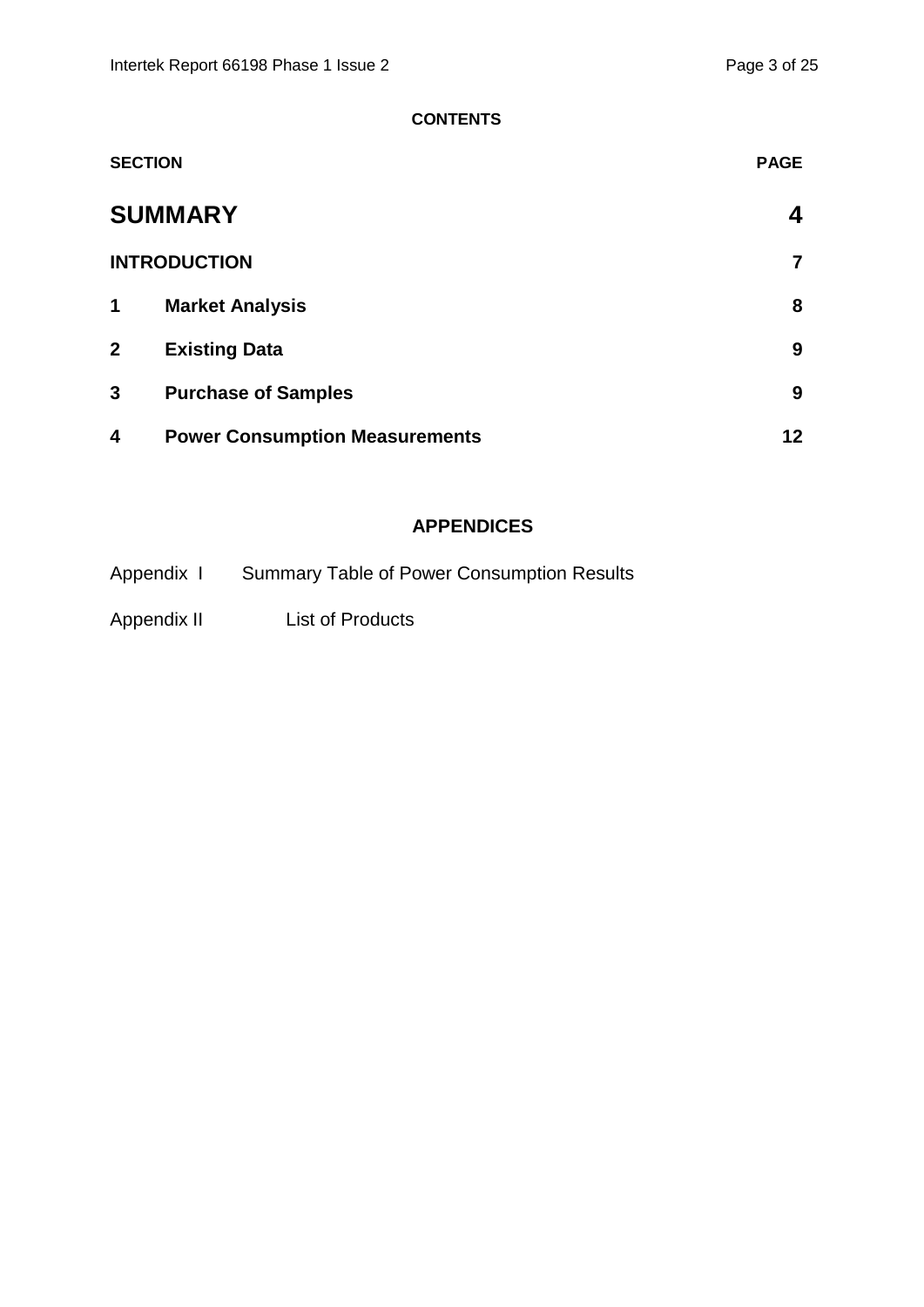# **SUMMARY**

- Test data has been provided for 42 different brands
- Test data has been provided for 164 different models, covering over 50% of the market
- Table 1 below provides an overall summary of the average power consumption figures for all products
- Table 2 below provides an overall summary of the in-use and standby power consumption figures by product category
- Table 3 below provides an overall summary of the in-use and standby power consumption for current models versus older models
- Table 4 below provides an overall summary of the in-use and standby power consumption for tradebrands versus non-tradebrands

#### **Table 1 – Overall summary**

|                              | Average all<br>products (W) |
|------------------------------|-----------------------------|
| Power consumption in-use DAB | 6.96                        |
| Power consumption in-use FM  | 9.80                        |
| Power consumption in-use FM  |                             |
| only*                        | 6.34                        |
| Power consumption internet   | 14.75                       |
| Standby power consumption    | 2.44                        |

\* exc. Separates (Home Cinema Amplifier) - Code DAB<sub>37</sub>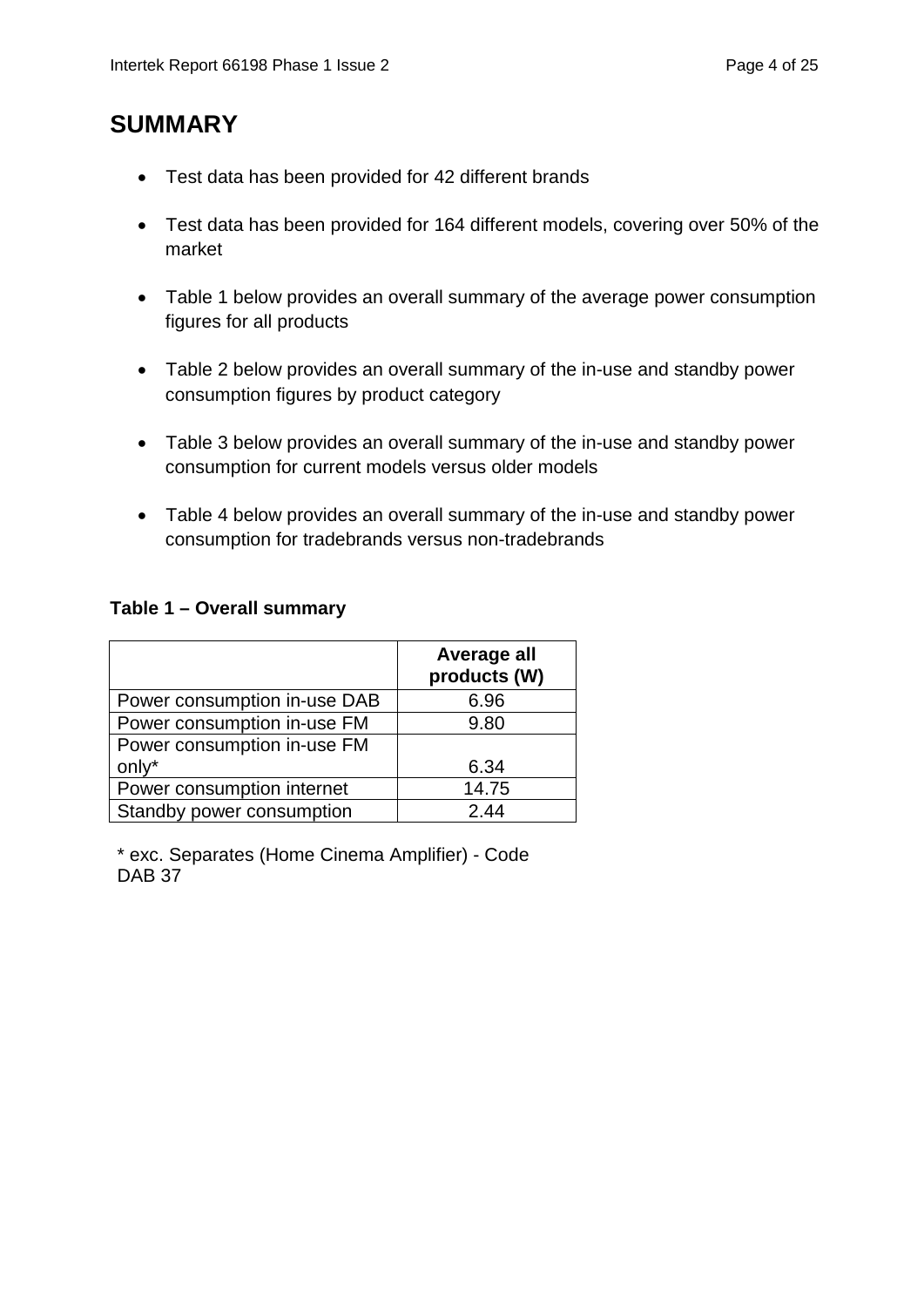### **Table 2 – Summary of results by product**

|                              | Average in<br>use power<br>consumption<br>(W) | % variance<br>against FM<br>only | Average<br>standby<br>power<br>consumption<br>(W) | % variance<br>against FM<br>only |
|------------------------------|-----------------------------------------------|----------------------------------|---------------------------------------------------|----------------------------------|
| <b>Tabletop</b>              |                                               |                                  |                                                   |                                  |
| <b>DAB</b>                   | 5.84                                          | +79%                             | 3.16                                              | +50%                             |
| FM (in DAB)                  | 6.55                                          | +100%                            |                                                   |                                  |
| FM only                      | 3.26                                          |                                  | 2.11                                              |                                  |
|                              |                                               |                                  |                                                   |                                  |
| <b>Tabletop/portables</b>    |                                               |                                  |                                                   |                                  |
| <b>DAB</b>                   | 4.68                                          | 138%                             | 2.15                                              | $+90%$                           |
| FM (in DAB)                  | 4.74                                          | 141%                             |                                                   |                                  |
| FM only                      | 1.97                                          |                                  | 1.13                                              |                                  |
|                              |                                               |                                  |                                                   |                                  |
| Mini/Micro/audio             |                                               |                                  |                                                   |                                  |
| <b>DAB</b>                   | 19.16                                         | $+84%$                           | 1.76                                              | $+2%$                            |
| FM (in DAB)                  | 18.02                                         | $+73%$                           |                                                   |                                  |
| FM only                      | 10.41                                         |                                  | 1.72                                              |                                  |
|                              |                                               |                                  |                                                   |                                  |
| <b>Separates (&amp; Home</b> |                                               |                                  |                                                   |                                  |
| <b>Cinema Amplifiers)</b>    |                                               |                                  |                                                   |                                  |
| <b>DAB</b>                   | 9.48                                          | $-76%$                           | 2.47                                              | $-46%$ *                         |
| FM (in DAB)                  | 8.13                                          | $-80%$                           |                                                   |                                  |
| FM only *                    | 16.60                                         |                                  | 4.57                                              |                                  |
| FM only (all samples)        | 40.30                                         |                                  | 3.50                                              |                                  |

\* exc. Separates (Home Cinema Amplifier) - Code DAB 37

### **Table 3 – Current models v older models (tabletops and tabletop/portables)**

|                              | <b>Older models</b> | <b>Current</b><br>models | % variance |
|------------------------------|---------------------|--------------------------|------------|
| No. of models tested         | 37                  | 93                       |            |
| Power consumption in-use DAB | 6.51                | 4.71                     | $-28%$     |
| Power consumption in-use FM  | 4.28                | 4.33                     | $+1\%$     |
| Standby power consumption    | 2.95                | 2.26                     | $-23%$     |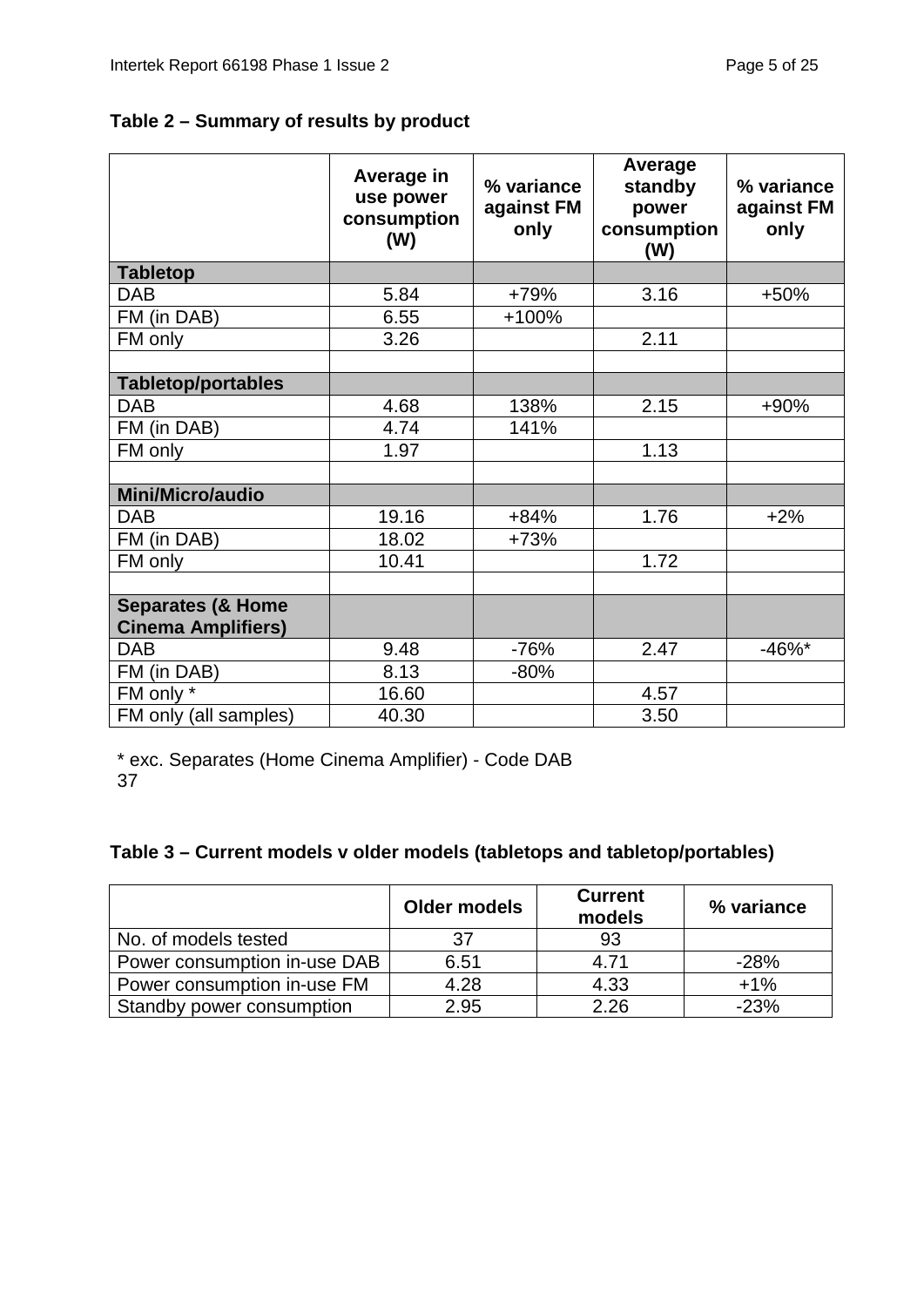#### **Table 4 – Tradebrands v non-tradebrands**

|                              | <b>Tradebrands</b> | <b>Non</b><br><b>Tradebrands</b> |
|------------------------------|--------------------|----------------------------------|
| No. of models tested         | 38                 | 126                              |
| Power consumption in-use DAB | 5.93               | 7.19                             |
| Power consumption in-use FM  | 3.91               | 12.10                            |
| Standby power consumption    | 2.08               | 2.56                             |

More detailed summary tables providing the results by category and trade brand versus non-trade brand are provided in **Appendix I** of this report.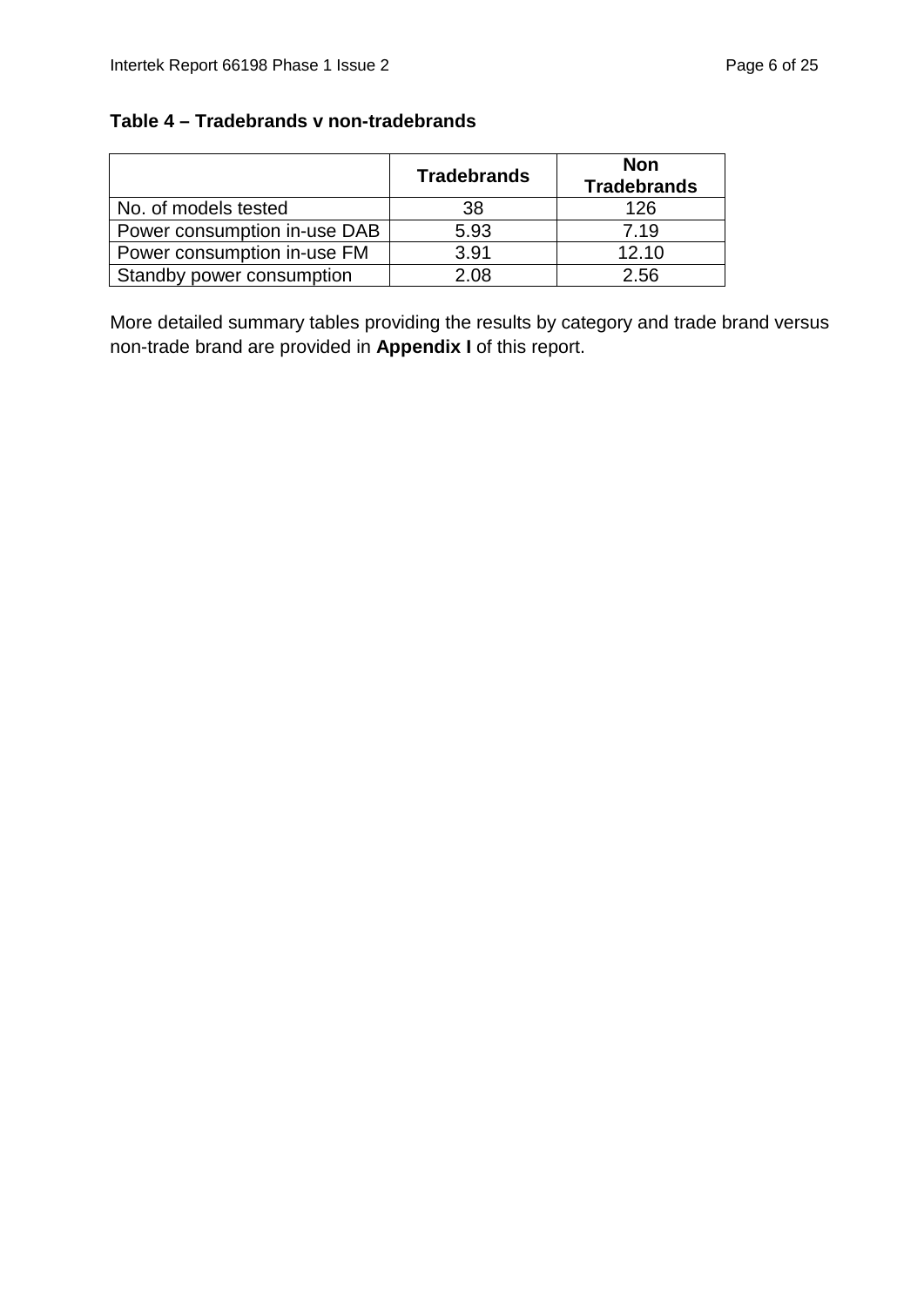### **INTRODUCTION**

Intertek Milton Keynes were commissioned by AEA Technology, to carry out research on behalf of the DEFRA Sustainable Products and Materials team to produce data on the energy performance of analogue and digital radio receivers and a model of the projected changes in energy consumption resulting from the proposed switchover to digital in 2015. This report covers Phase 1 of this study, specifically the energy consumption measurements of analogue and digital radios.

This is Issue 2 of the report and replaces Issue 1. Amendments and additional evaluation tables have been included in this issue.

This report should be read in conjunction with Excel spreadsheet **'66198 DAB Radios Results Table Issue 2'.xls.** This also replaces Issue 1 of the results table. Changes are highlighted in red.

Testing was carried out at Intertek Milton Keynes during March 2010.

The tests have been carried out in accordance with the test programme, and as such, the results are only applicable to the sample tested and the conditions of the test. Sample variability and changes in test conditions could influence some results, and the result(s) as stated may not be representative of the mean result if a number of different samples were tested under a variety of test conditions.

Taken on its own, this report should not be used for regulatory purposes e.g. declaring conformance with directives.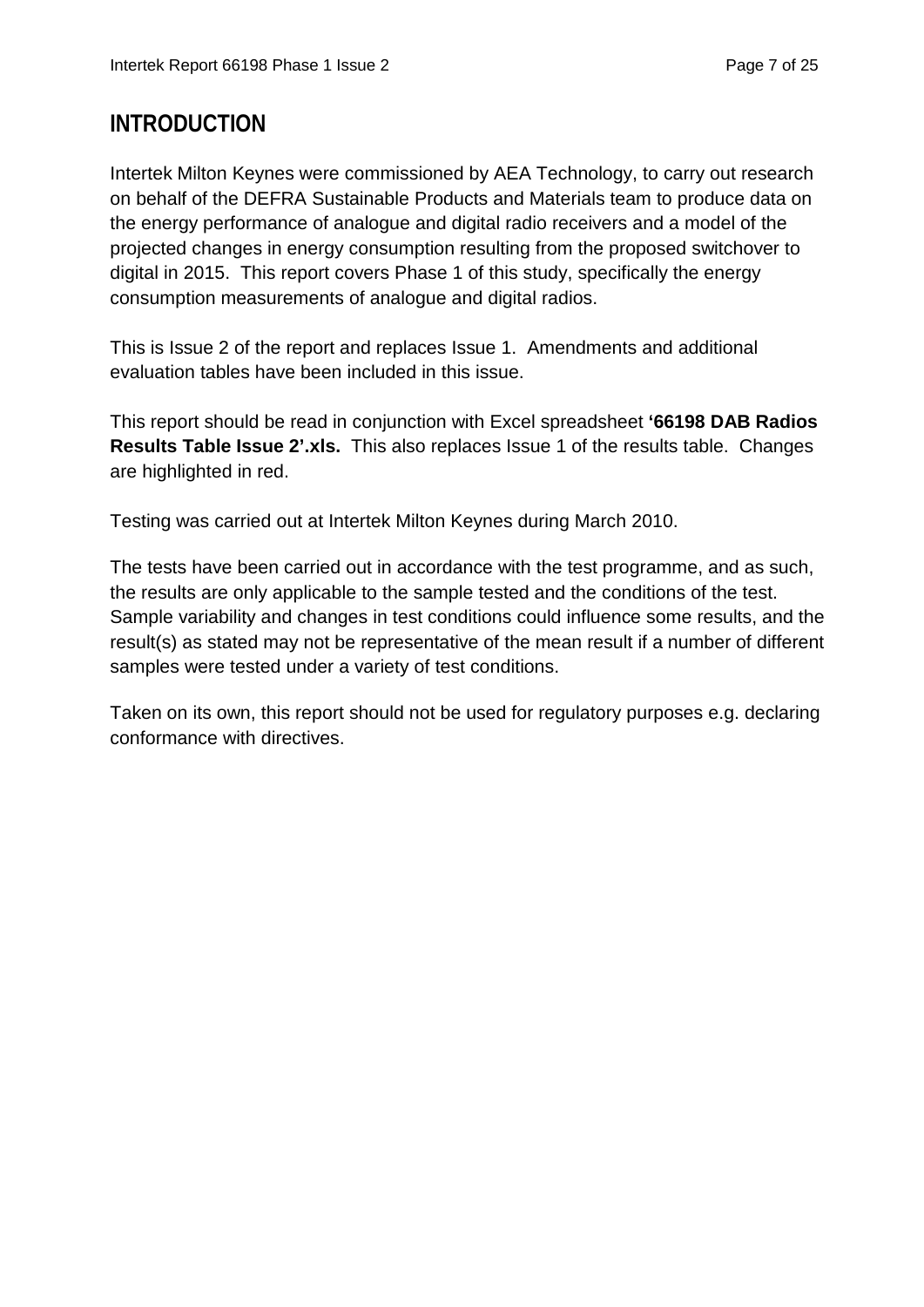# **1 Market Analysis**

Market analysis was carried out to ensure that the products chosen for testing represented the market both in terms of brand coverage and specific models of radio. The following resources were used:

**1.1** All the major manufacturers of DAB and audio equipment and the major electrical retailers were contacted directly to request specific information regarding their most popular radio models. The response to this direct contact was poor.

**1.2** GfK sales data from 2003 to 2007 was made available to Intertek through MTP (Market Transformation Programme). Although more recent data has been published by GfK, the client decided not to purchase this. Using 2007 sales data, the market share of brands was analysed within DAB and non-portable audio categories. The following tables summarise the data by brand for portable DAB radios and non-portable audio (covering both analogue and DAB products).

| <b>Portables</b>  |       | <b>Portable Audio</b> |       |
|-------------------|-------|-----------------------|-------|
|                   | $\%$  |                       | %     |
| Pure              | 36%   | Tradebrand            | 44%   |
| <b>Roberts</b>    | 20%   | Sony                  | 14%   |
| Sony              | 16%   | <b>Philips</b>        | 11%   |
| <b>Bush</b>       | 7%    | Alba                  | 8%    |
| <b>Philips</b>    | 4%    | Panasonic             | 7%    |
| intempo           | 3%    | Samsung               | 3%    |
| Goodmans          | 2%    | <b>LG</b>             | 1%    |
| Panasonic         | 2%    | <b>Bush</b>           | 1%    |
| Alba              | 2%    | Goodmans              | 1%    |
| <b>TEAC</b>       | $1\%$ | Denon                 | $1\%$ |
| Denon             | $1\%$ | <b>TEAC</b>           | 1%    |
| <b>JVC</b>        | $1\%$ | <b>JVC</b>            | $1\%$ |
| Ministry of Sound | $1\%$ | Intempo               | 1%    |
| Onkyo             | $1\%$ | <b>Roberts</b>        | $1\%$ |

**2007 GfK Data by Brand – DAB** 

### **Tables 5 & 6 – Summary of market share by brand**

**2007 GfK Data by Brand - Non-Portable Audio**

| ℅             |                | $\frac{9}{6}$ |
|---------------|----------------|---------------|
| 6%            | Tradebrand     | 44%           |
| 0%            | Sony           | 14%           |
| 6%            | <b>Philips</b> | 11%           |
| $7\%$         | Alba           | 8%            |
| 1%            | Panasonic      | 7%            |
| 3%            | Samsung        | 3%            |
| $2\%$         | LG             | 1%            |
| $2\%$         | <b>Bush</b>    | 1%            |
| $2\%$         | Goodmans       | 1%            |
| $\frac{9}{6}$ | Denon          | 1%            |
| $\frac{9}{6}$ | <b>TEAC</b>    | 1%            |
| $\frac{9}{6}$ | <b>JVC</b>     | 1%            |
| $\frac{9}{6}$ | Intempo        | 1%            |
| $\frac{9}{6}$ | <b>Roberts</b> | 1%            |
|               | Gear4          | 1%            |
|               | Pure           | 1%            |
|               | Sharp          | 0.40%         |
|               |                |               |

**1.3** More up to date data was provided by Intellect which detailed the five most popular models from four major manufacturers.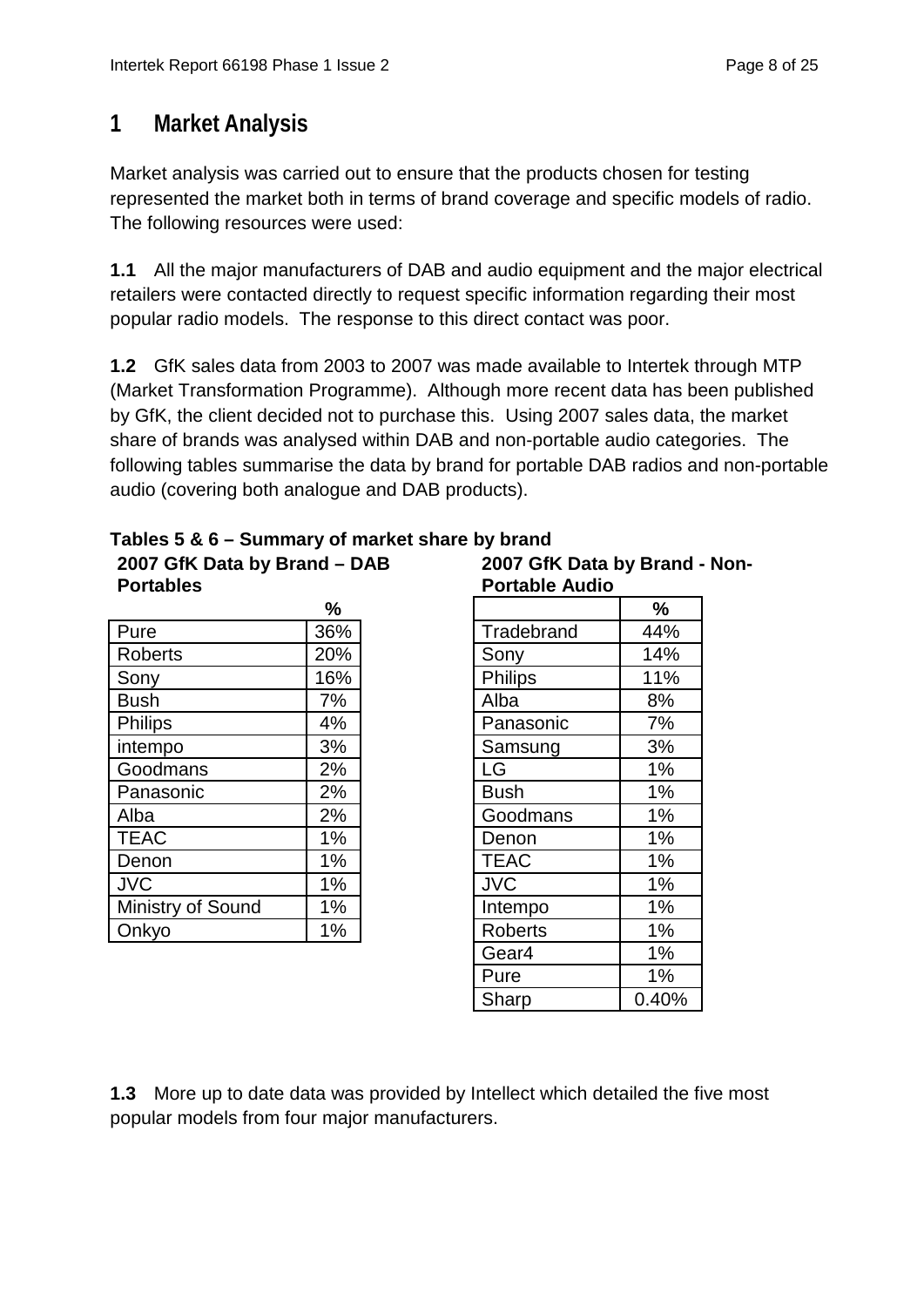**1.4** A thorough search of major online retailers and price comparison websites was also undertaken to identify the most common brands and models currently on the market.

From these sources a list of currently available products was compiled (see **Appendix II**). All products were organised into brands and categories to enable short listing of products. The list of available products was compared with results that were available from previous testing and care was taken to avoid testing duplicate or similar models. We also ensured that there was good coverage of trade brands and non-trade brands as well as a range of price points.

# **2 Existing Data**

Power consumption data for a range of older, as well as existing, radio products (over 100 models), belonging to other Intertek clients was made available to this project, after obtaining consent from these clients. These products were incorporated into the main database of available products and, from this list, 70 new models were selected for testing. The selection of models to test was based on a number of factors:

- good representation of the major DAB brands (as per GfK data). 72% of the market for DAB radios is held by three brands
- coverage of the majority of brands in the market. Data is available for 42 different brands.
- good representation of the various trade brands, given their high percentage share of the portable audio market
- good coverage of the different types of radio receiver, eg portable/tabletop, clock radios, Hi-Fi separates, CD players, iPod docks etc

### **3 Purchase of Samples**

The samples selected for testing were purchased through normal consumer channels, either via the internet or from high street retailers. Two of the 70 models selected were either out of stock or discontinued at the time of purchase and, due to time constraints, could not be replaced.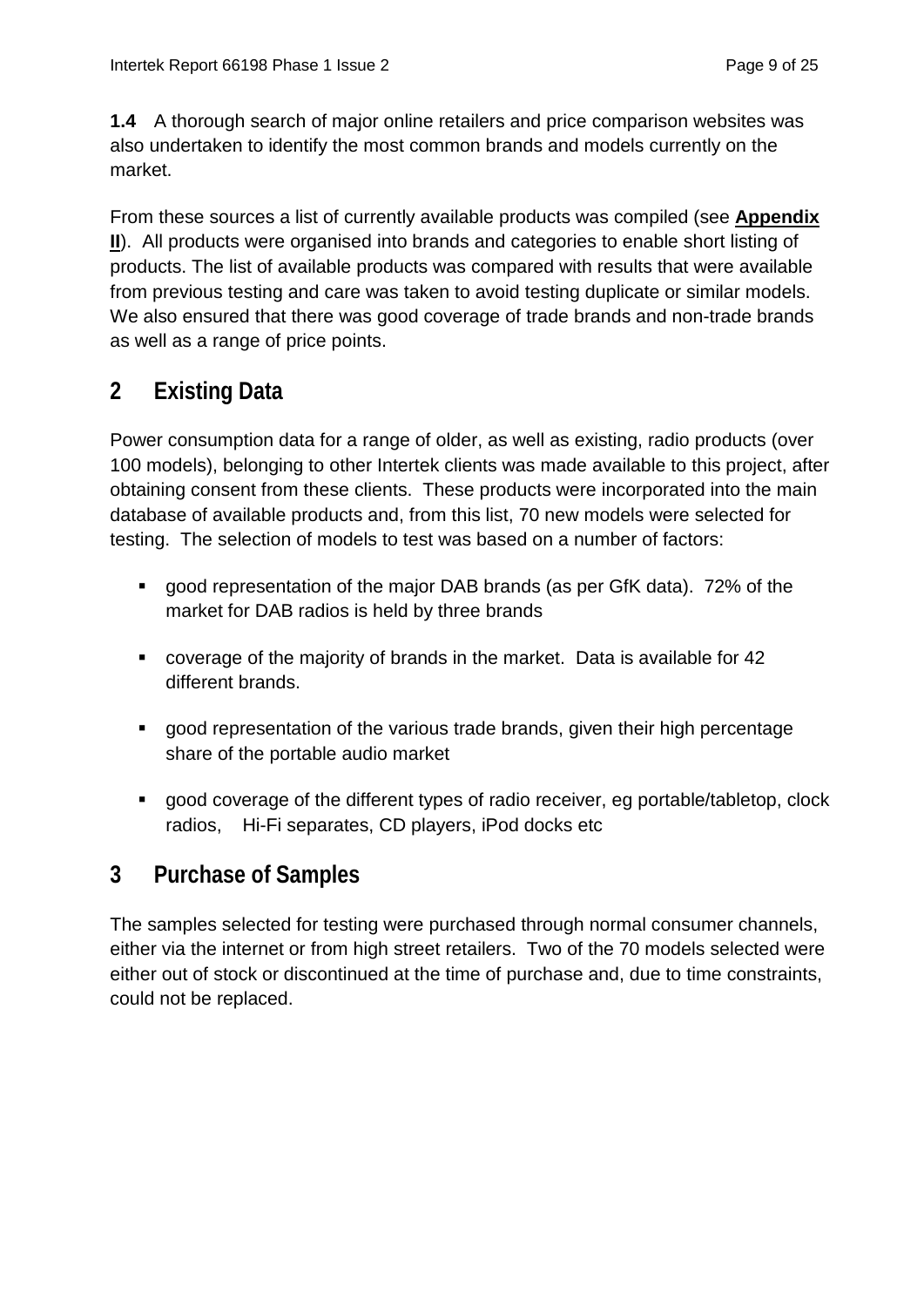# **4 Product Categories**

The radios selected for testing were categorised into the following groups:

**Tabletop:** Unit has integrated loudspeakers and mains powered only, Figures 1 and 2.









**Tabletop/Portable:** Unit has integrated loudspeakers and can be mains or battery powered. It is small/light enough to carry when battery powered and may have a carrying handle, recess or groove, Figure 3.



Figure 3 – Tabletop/Portable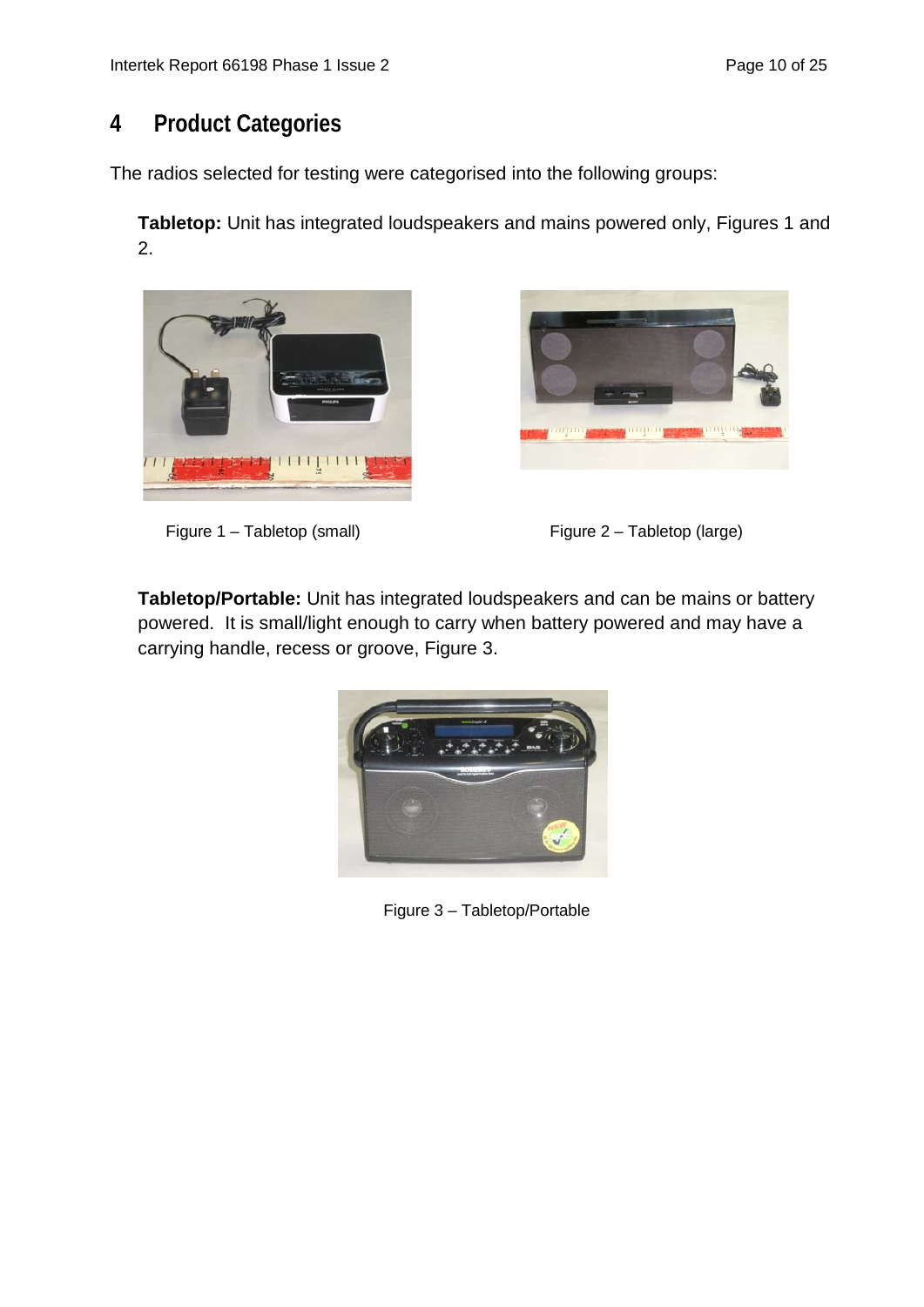**Mini/Micro/Audio:** The unit has separate loudspeakers and is likely to be a multifunction device probably incorporating a CD player or iPod docking mechanism, Figure 4. It is also mains powered only.



Figure 4 – Mini/Micro System

**Separates (including Home Cinema Amplifiers):** The unit is not supplied with and will not produce sound until connected to a set of loudspeakers or as part of a larger system e.g. to an external amplifier with loudspeakers, Figure 5. In addition the home cinema amplifier is capable of driving a minimum of five loudspeakers designated front L/R, rear L/R, centre and sub or is supplied with six loudspeakers with the same designation, Figure 6. They are also mains powered only.





Figure 5 – Separates Figure 6 – Home Cinema Amplifier (rear view)

**In-car:** This device will only work when connected to a car's DC battery system, Figure 7. It may convert DAB to FM or connect a DAB receiver directly to a previously installed FM receiver via the line input.



Figure 7 – In-car adapter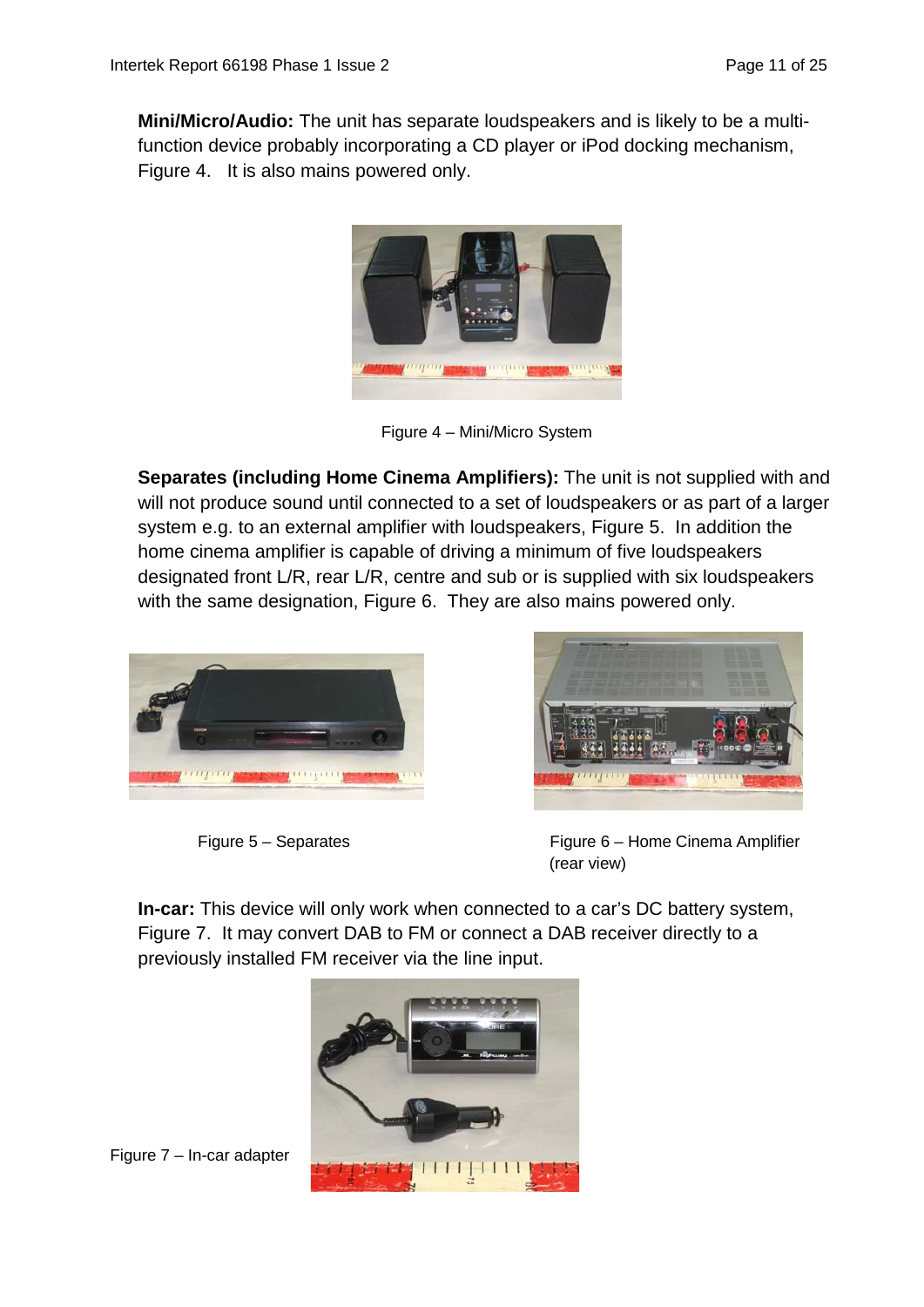### **4 Power Consumption Measurements**

Standby and off-mode measurements have been measured according to BS EN 62301: 2005. Where power saving features were available (e.g. dimming of displays, clock display on/off etc) measurements have been made at the minimum and maximum settings for standby mode and at the default setting for 'on-modes'. Where two figures are entered in the results table for standby power, the first figure is the default, 'as delivered' setting.

For the on-mode measurements, a pink noise based simulated programme test signal was used as the input to the radios via a DAB or FM generator, the volume was then adjusted to achieve a sound pressure level of 70dBA measured in our standard **[1](#page-11-0)** listening room. The measurement was recorded at 0.5 metre, 1 metre or 3 metres depending on the type of unit. For small radios and clock radios the distance used was 0.5 metres. For tabletop radios the sound level was measured at a distance of 1 metre. For mini Hi-Fi units and larger amplifiers the distance used was 3 metres.

For systems that were not supplied with speakers, 6 ohm dummy load resistors (typical nominal speaker impedance) were used instead of speakers. The volume of the unit was adjusted to obtain a reading of 1 watt across one of the resistors, measured with a true RMS voltmeter.

To ensure the units under test were correctly warmed up and electronically stable, each unit was turned on and allowed to settle for at least 30 minutes. The units were tuned to a signal and had their clocks set to ensure they were not 'hunting' for signals. For standby measurements the samples were switched to standby after a minimum of 30 minutes in 'on-mode'. The samples were then left for 15 minutes in standby before the power was tested and recorded. For 'on-mode' measurements the same 30 minute warm up period was employed before the readings were recorded for FM and/or DAB and/or Internet Radio modes.

### **4.1 Equipment Used**

E10418 Kikusui Power Supply PCR1000

E10616 Yokogawa WT210 Power Meter

E10617 Yokogawa WT210 Power Meter

E10355 Voltech PM100 Power Meter

E10403 RS 206-3744 Thermometer

<span id="page-11-0"></span>

| 1 IEC 60268-13 |  |
|----------------|--|
|----------------|--|

-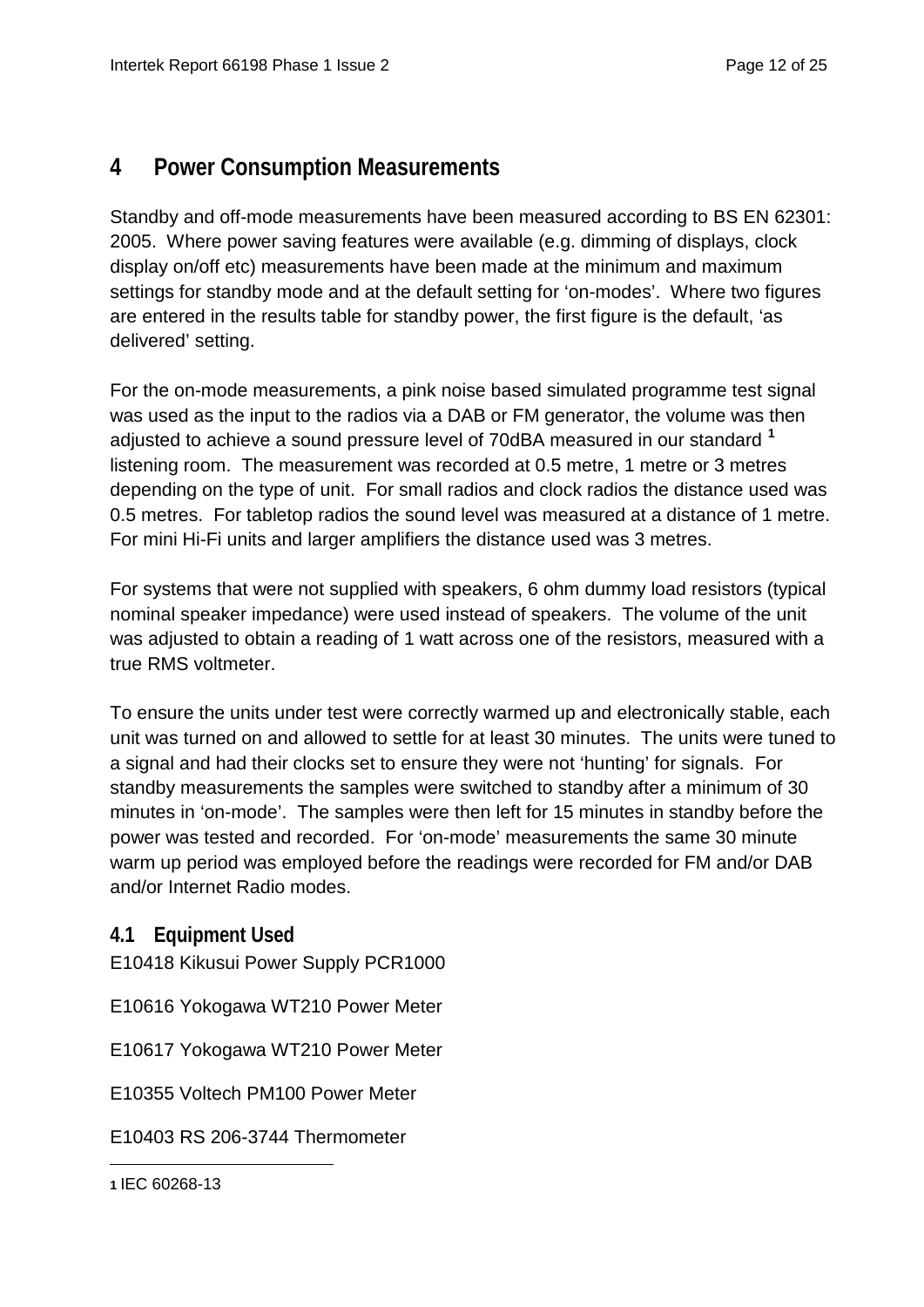E10317 Airflow TA5 Anemometer

E10182 Vaisala HMI31 Humidity & Temperature Sensor

E10122 Hewlett Packard 3478A Multimeter

#### **4.2 Conditions**

All power consumption measurements were completed under controlled conditions. Throughout the testing procedure, the ambient temperature, relative humidity, airspeed and condition of the mains supply were monitored and controlled where necessary to ensure they complied with the requirements of BS EN 62301: 2005 and IEC 62087: 2008.

Voltage: 230v ±1% at 50Hz ±1%

Total Harmonic Distortion of voltage supply: < 0.2%

Temperature: 23°C ±5°

Relative Humidity: Between 10% and 80%

Airspeed: < 0.5m/s

#### **4.3 Test Results**

The power consumption test results are presented in Excel Spreadsheet **'66198 DAB Radios Results Table Issue 2'.xls.**

A summary of results is contained in **Appendix I.**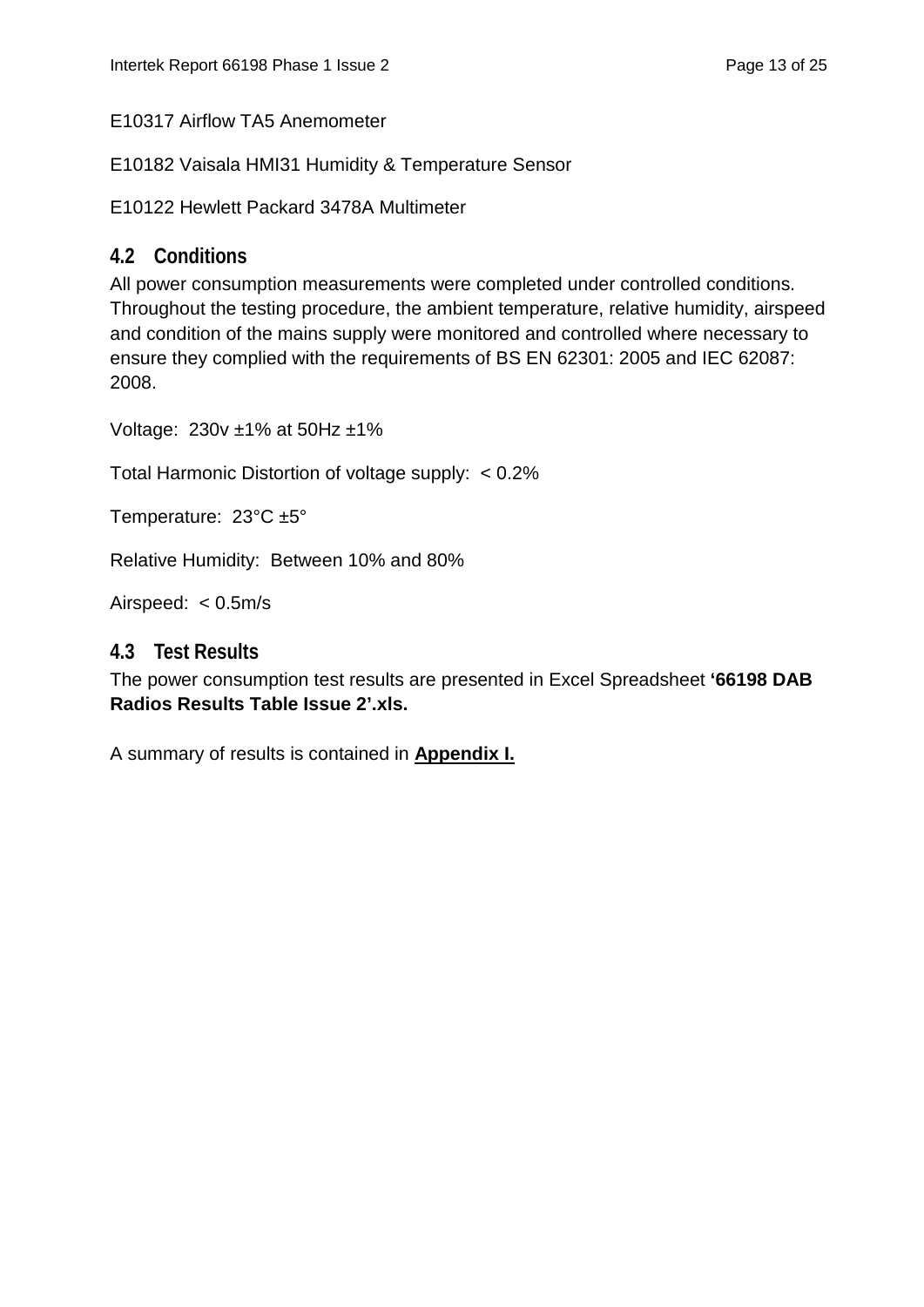**Appendix I**

**Summary Table of Power Consumption Results**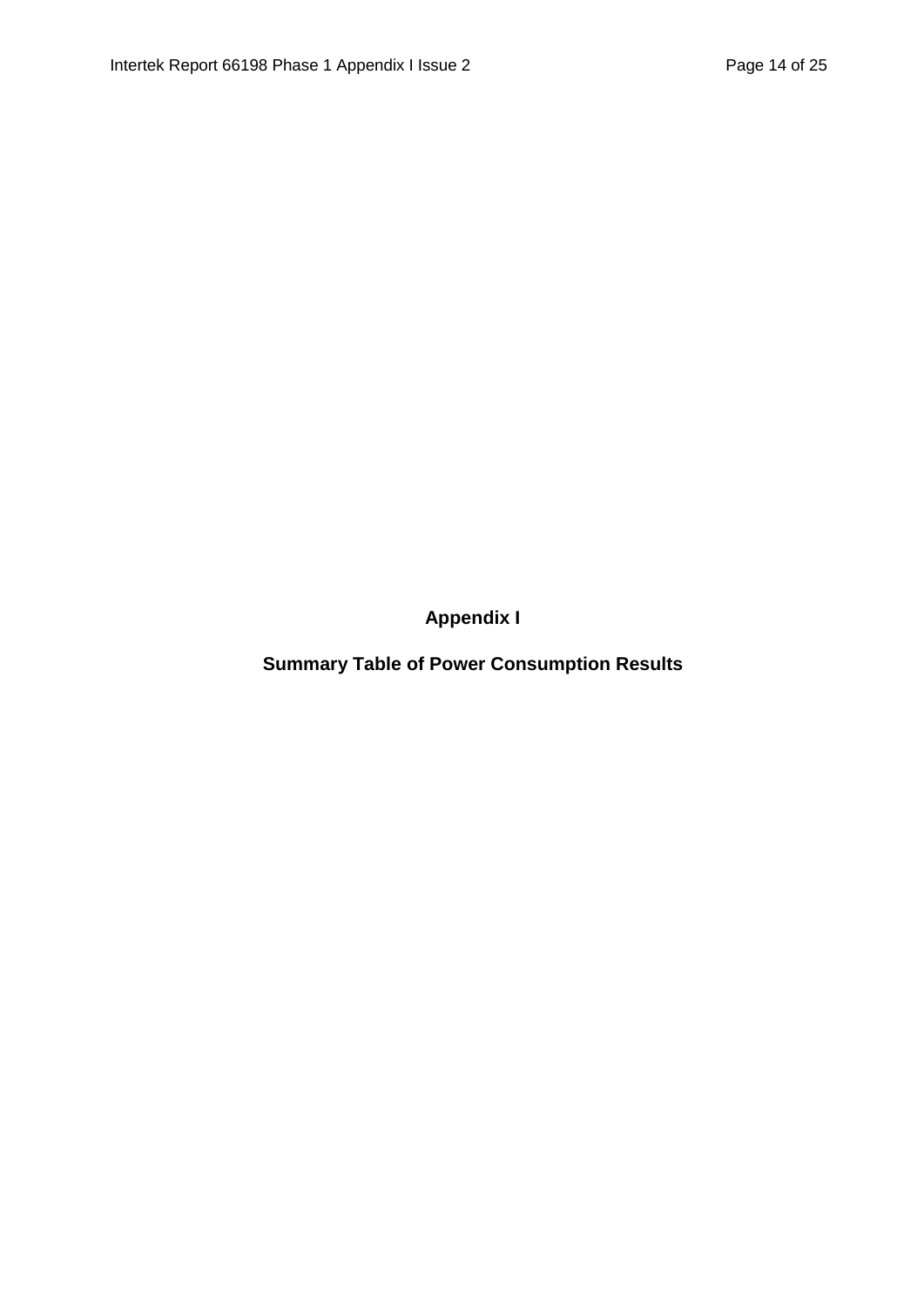# **Power Consumption – All Brands**

| <b>Category</b>                | <b>Number</b><br>Mains power consumption (W) - in use at reference listening level<br>of<br>products<br>tested in |                     |                       |                    |                      |                          |                            | <b>Mains power supply</b><br>(W) - standby mode |         | <b>Mains</b><br>power<br>supply<br>(W) |  |
|--------------------------------|-------------------------------------------------------------------------------------------------------------------|---------------------|-----------------------|--------------------|----------------------|--------------------------|----------------------------|-------------------------------------------------|---------|----------------------------------------|--|
|                                | category                                                                                                          | <b>DAB</b><br>Range | <b>DAB</b><br>Average | <b>FM</b><br>Range | <b>FM</b><br>Average | <b>Internet</b><br>Range | <b>Internet</b><br>Average | Range                                           | Average | Off mode<br>Average                    |  |
| All Brands - Tabletop          |                                                                                                                   |                     |                       |                    |                      |                          |                            |                                                 |         |                                        |  |
| <b>DAB</b>                     | 41                                                                                                                | $1.62 - 13.5$       | 5.84                  | $1.7 - 11$         | 6.55                 | N/A                      | N/A                        | $0.52 - 9.6$                                    | 3.16    | N/A                                    |  |
| <b>FM</b>                      | 11                                                                                                                | N/A                 | N/A                   | $1.4 - 8.3$        | 3.26                 | N/A                      | N/A                        | $0.42 -$<br>7.16                                | 2.11    | 0.84                                   |  |
| Internet                       | 13                                                                                                                | $2.1 - 14.9$        | 5.82                  | $4.6 - 14.2$       | 7.45                 | $2.9 - 14.2$             | 7.03                       | $0.95 - 7.0$                                    | 3.76    | N/A                                    |  |
| All Brands - Tabletop/Portable |                                                                                                                   |                     |                       |                    |                      |                          |                            |                                                 |         |                                        |  |
| <b>DAB</b>                     | 50                                                                                                                | $1.19 - 11.4$       | 4.68                  | $2.1 - 12.0$       | 4.74                 | N/A                      | N/A                        | $0 - 10.0$                                      | 1.88    | 0.83                                   |  |
| <b>FM</b>                      | 12                                                                                                                | N/A                 | N/A                   | $0.58 - 3.51$      | 1.97                 | N/A                      | N/A                        | $0.29 -$<br>2.06                                | 1.13    | 0.33                                   |  |
| Internet                       | 3                                                                                                                 | $5.3 - 5.8$         | 5.53                  | N/T                | N/T                  | N/T                      | N/T                        | $3.3 - 5.0$                                     | 4.3     | N/A                                    |  |
| All Brands - Mini/Micro/Audio  |                                                                                                                   |                     |                       |                    |                      |                          |                            |                                                 |         |                                        |  |
| <b>DAB</b>                     | 9                                                                                                                 | $6.6 - 38.7$        | 19.16                 | $5.3 - 35.8$       | 18.02                | N/A                      | N/A                        | $0.18 -$<br>7.57                                | 1.76    | N/A                                    |  |
| <b>FM</b>                      | 14                                                                                                                | N/A                 | N/A                   | $2.6 - 23.9$       | 10.41                | N/A                      | N/A                        | $0.59 -$<br>7.79                                | 1.72    | 1.7                                    |  |
| Internet                       | $\sqrt{2}$                                                                                                        | 64.3                | 64.3                  | $23.7 - 62.3$      | 43.0                 | $24.0 - 67.3$            | 45.65                      | N/A                                             | N/A     | < 0.01                                 |  |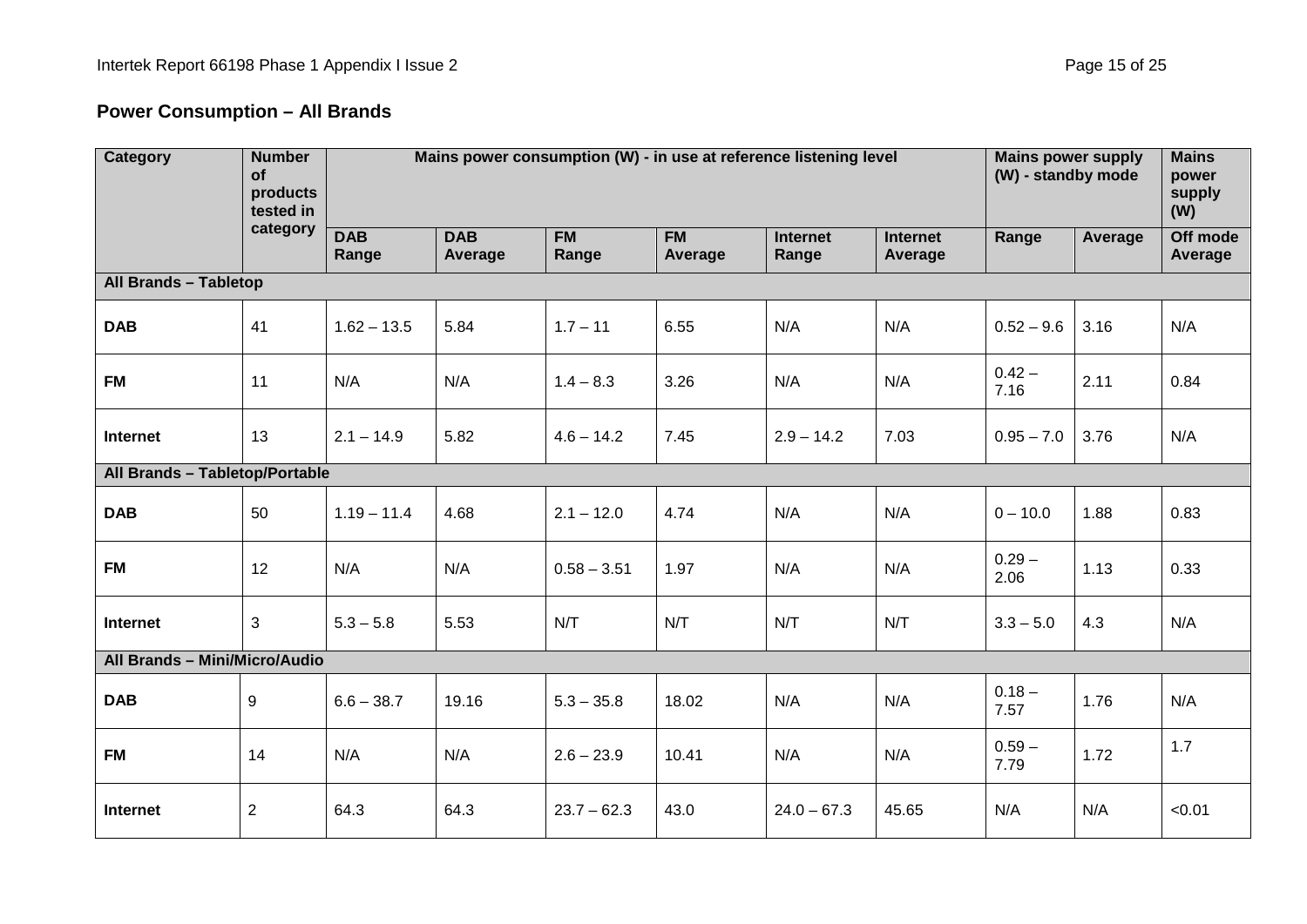| <b>Category</b>                                   | <b>Number</b><br><b>of</b><br>products<br>tested in |                     | Mains power consumption (W) - in use at reference listening level<br><b>Mains power supply</b><br>(W) - standby mode |                    |                      |                          |                            |                  |         | <b>Mains</b><br>power<br>supply<br>(W) |
|---------------------------------------------------|-----------------------------------------------------|---------------------|----------------------------------------------------------------------------------------------------------------------|--------------------|----------------------|--------------------------|----------------------------|------------------|---------|----------------------------------------|
|                                                   | category                                            | <b>DAB</b><br>Range | <b>DAB</b><br>Average                                                                                                | <b>FM</b><br>Range | <b>FM</b><br>Average | <b>Internet</b><br>Range | <b>Internet</b><br>Average | Range            | Average | Off mode<br>Average                    |
| All Brands - Separates (& Home Cinema Amplifiers) |                                                     |                     |                                                                                                                      |                    |                      |                          |                            |                  |         |                                        |
| <b>DAB</b>                                        | 4                                                   | $4.8 - 14.3$        | 9.48                                                                                                                 | $3.6 - 14.9$       | 8.13                 | N/A                      | N/A                        | $0.91 - 4.9$     | 2.47    | 0.01                                   |
| <b>FM</b>                                         | 4                                                   | N/A                 | N/A                                                                                                                  | $4.6 - 111.4$      | 40.3                 | N/A                      | N/A                        | $0.28 -$<br>8.34 | 3.50    | < 0.01                                 |
| All Brands - In-Car DAB                           |                                                     |                     |                                                                                                                      |                    |                      |                          |                            |                  |         |                                        |
| <b>DAB</b>                                        |                                                     | 2.76                | 2.76                                                                                                                 | N/A                | N/A                  | N/A                      | N/A                        | N/A              | N/A     | 0.09                                   |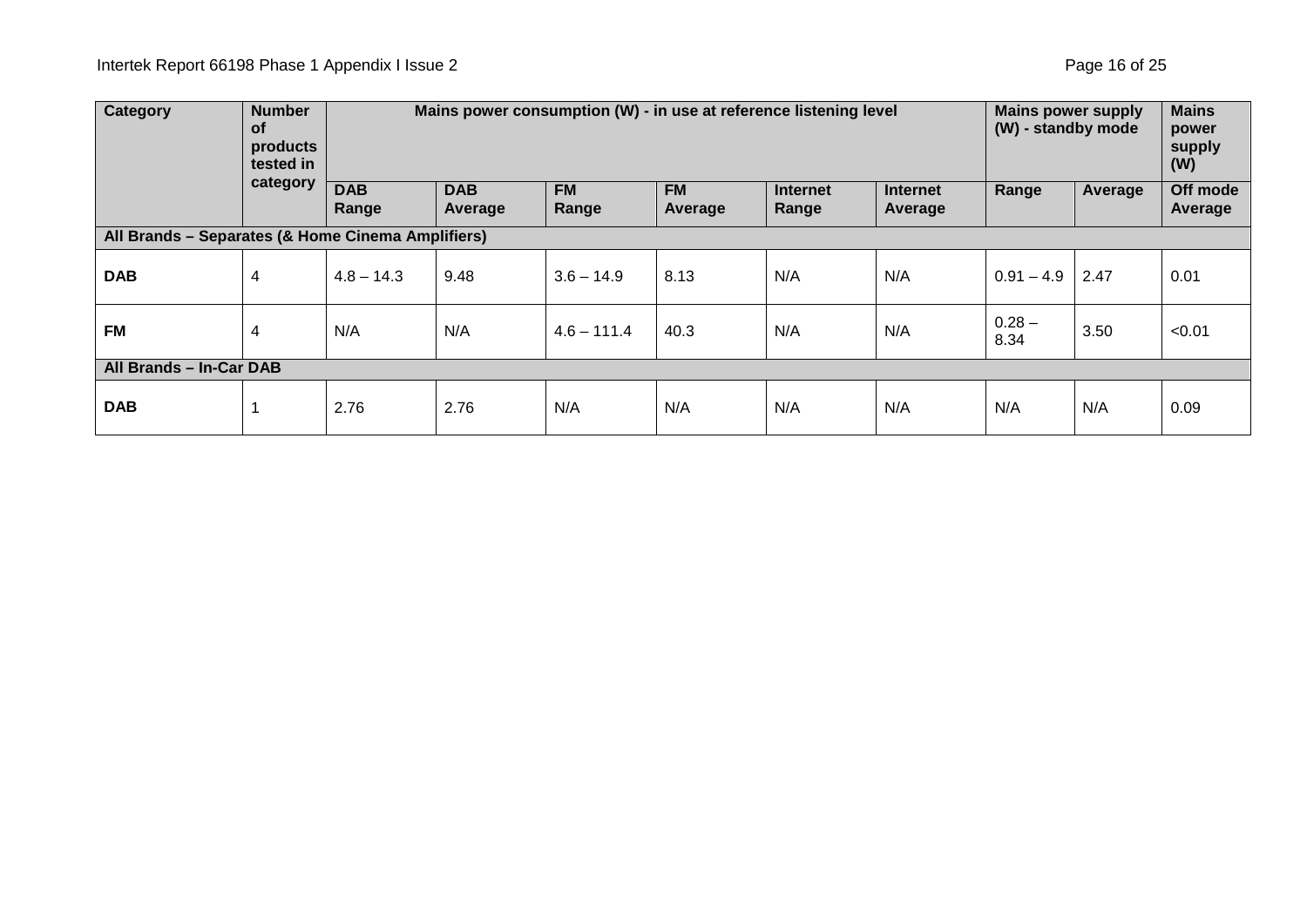# **Power Consumption – Trade Brands**

| Category                                | <b>Number</b><br>of<br>products<br>tested in | Mains power consumption (W) - in use at reference listening level |                       |                    |                      |                          |                            |                  | <b>Mains power supply</b><br>(W) - standby mode |                     |
|-----------------------------------------|----------------------------------------------|-------------------------------------------------------------------|-----------------------|--------------------|----------------------|--------------------------|----------------------------|------------------|-------------------------------------------------|---------------------|
|                                         | category                                     | <b>DAB</b><br>Range                                               | <b>DAB</b><br>Average | <b>FM</b><br>Range | <b>FM</b><br>Average | <b>Internet</b><br>Range | <b>Internet</b><br>Average | Range            | Average                                         | Off mode<br>Average |
| <b>Trade Brands - Tabletop</b>          |                                              |                                                                   |                       |                    |                      |                          |                            |                  |                                                 |                     |
| <b>DAB</b>                              | 9                                            | $2.9 - 10$                                                        | 5.77                  | $3.0 - 10.0$       | 6.5                  | N/A                      | N/A                        | $1.06 - 8.4$     | 2.75                                            | N/A                 |
| <b>FM</b>                               | 4                                            | N/A                                                               | N/A                   | $1.4 - 2.5$        | 2.0                  | N/A                      | N/A                        | $0.77 -$<br>1.72 | 1.39                                            | N/A                 |
| <b>Internet</b>                         | $\overline{2}$                               | N/A                                                               | N/A                   | $5.0 - 6.0$        | 5.5                  | $5.6 - 8.3$              | 6.95                       | $1.65 -$<br>4.83 | 3.24                                            | N/A                 |
| <b>Trade Brands - Tabletop/Portable</b> |                                              |                                                                   |                       |                    |                      |                          |                            |                  |                                                 |                     |
| <b>DAB</b>                              | 11                                           | $2.29 - 7.65$                                                     | 5.03                  | $2.3 - 3.2$        | 2.83                 | N/A                      | N/A                        | $0.38 -$<br>6.67 | 2.13                                            | 1.14                |
| <b>FM</b>                               | 6                                            | N/A                                                               | N/A                   | $1.1 - 3.51$       | 1.98                 | N/A                      | N/A                        | $0.92 -$<br>2.06 | 1.29                                            | N/A                 |
| Trade Brands - Mini/Micro/Audio         |                                              |                                                                   |                       |                    |                      |                          |                            |                  |                                                 |                     |
| <b>DAB</b>                              | 1                                            | 17.4                                                              | 17.4                  | 15.3               | 15.3                 | N/A                      | N/A                        | 0.62             | 0.62                                            | N/A                 |
| <b>FM</b>                               | 5                                            | N/A                                                               | N/A                   | $2.6 - 6.2$        | 4.44                 | N/A                      | N/A                        | $1.91 -$<br>2.43 | 2.2                                             | 1.7                 |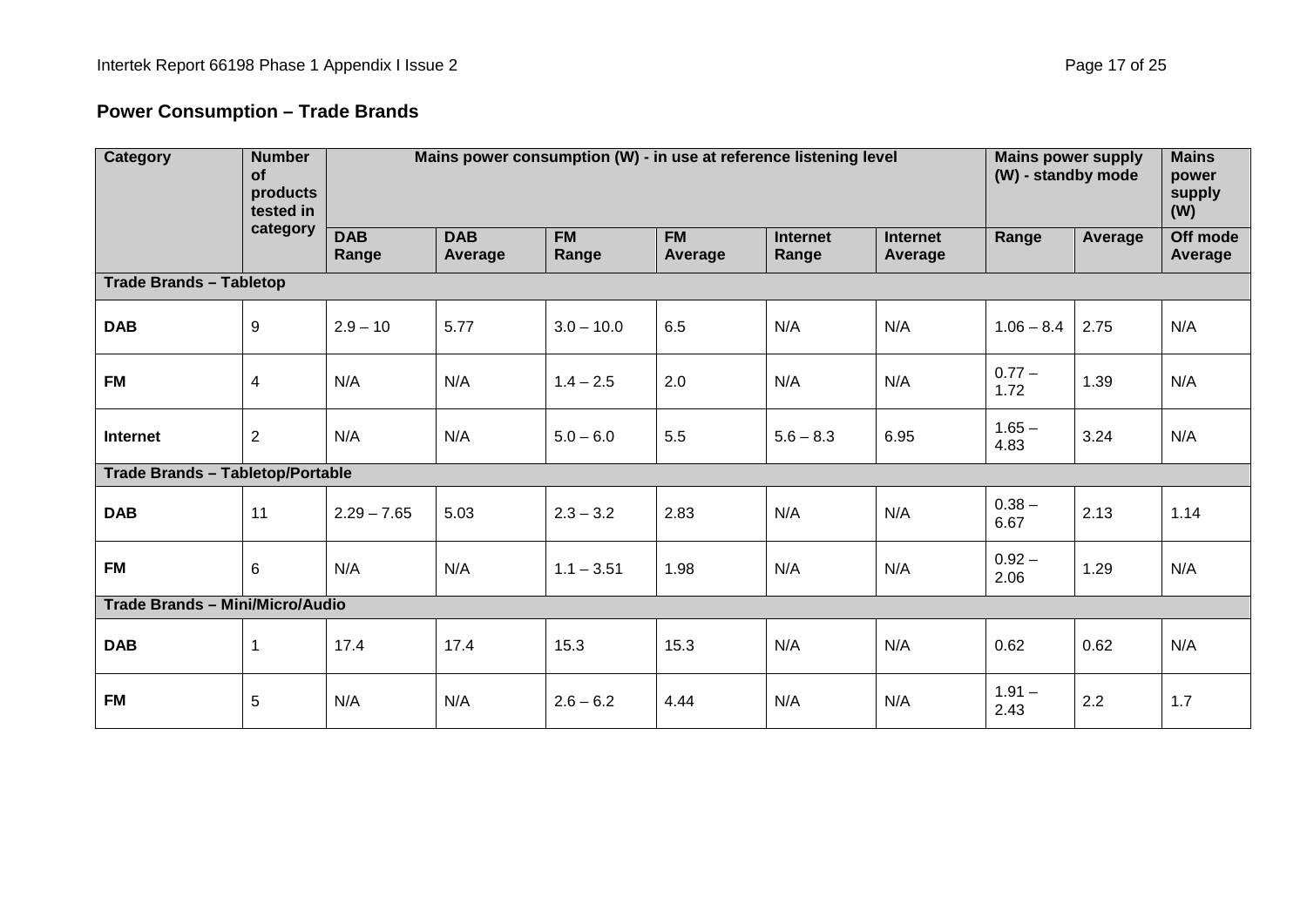# **Power Consumption – Non-Trade Brands**

| <b>Category</b>                      | <b>Number</b><br>of<br>products<br>tested in | Mains power consumption (W) - in use at reference listening level |                       |                    |                      |                          |                            | <b>Mains power supply</b><br>(W) - standby mode |         | <b>Mains</b><br>power<br>supply<br>(W) |
|--------------------------------------|----------------------------------------------|-------------------------------------------------------------------|-----------------------|--------------------|----------------------|--------------------------|----------------------------|-------------------------------------------------|---------|----------------------------------------|
|                                      | category                                     | <b>DAB</b><br>Range                                               | <b>DAB</b><br>Average | <b>FM</b><br>Range | <b>FM</b><br>Average | <b>Internet</b><br>Range | <b>Internet</b><br>Average | Range                                           | Average | Off mode<br>Average                    |
| <b>Non-Trade Brands - Tabletop</b>   |                                              |                                                                   |                       |                    |                      |                          |                            |                                                 |         |                                        |
| <b>DAB</b>                           | 32                                           | $1.62 - 13.5$                                                     | 5.86                  | $1.7 - 11$         | 6.55                 | N/A                      | N/A                        | $0.52 - 9.6$                                    | 3.28    | N/A                                    |
| <b>FM</b>                            | $\overline{7}$                               | N/A                                                               | N/A                   | $1.8 - 8.3$        | 3.98                 | N/A                      | N/A                        | $0.42 -$<br>7.16                                | 2.59    | 0.84                                   |
| Internet                             | 11                                           | $2.1 - 14.9$                                                      | 5.82                  | $4.6 - 14.2$       | 9.4                  | $2.9 - 14.2$             | 7.05                       | $0.95 - 7.0$                                    | 3.86    | N/A                                    |
| Non-Trade Brands - Tabletop/Portable |                                              |                                                                   |                       |                    |                      |                          |                            |                                                 |         |                                        |
| <b>DAB</b>                           | 40                                           | $1.19 - 11.4$                                                     | 4.58                  | $2.1 - 12.0$       | 5.70                 | N/A                      | N/A                        | $0 - 10.0$                                      | 1.81    | 0.51                                   |
| <b>FM</b>                            | 6                                            | N/A                                                               | N/A                   | $0.58 - 3.40$      | 1.97                 | N/A                      | N/A                        | $0.29 -$<br>1.37                                | 0.95    | 0.33                                   |
| Internet                             | 3                                            | $5.3 - 5.8$                                                       | 5.53                  | N/A                | N/A                  | N/A                      | N/A                        | $3.3 - 5.0$                                     | 4.3     | N/A                                    |
| Non-Trade Brands - Mini/Micro/Audio  |                                              |                                                                   |                       |                    |                      |                          |                            |                                                 |         |                                        |
| <b>DAB</b>                           | 8                                            | $6.6 - 38.7$                                                      | 19.38                 | $5.3 - 35.8$       | 18.36                | N/A                      | N/A                        | $0.18 -$<br>7.57                                | 1.9     | N/A                                    |
| <b>FM</b>                            | 9                                            | N/A                                                               | N/A                   | $7.0 - 23.9$       | 13.73                | N/A                      | N/A                        | $0.59 -$<br>7.79                                | 1.56    | N/A                                    |
| Internet                             | $\overline{2}$                               | 64.3                                                              | 64.3                  | $23.7 - 62.3$      | 43.0                 | $24.0 - 67.3$            | 45.65                      | $5.85 -$<br>14.12                               | 9.99    | < 0.01                                 |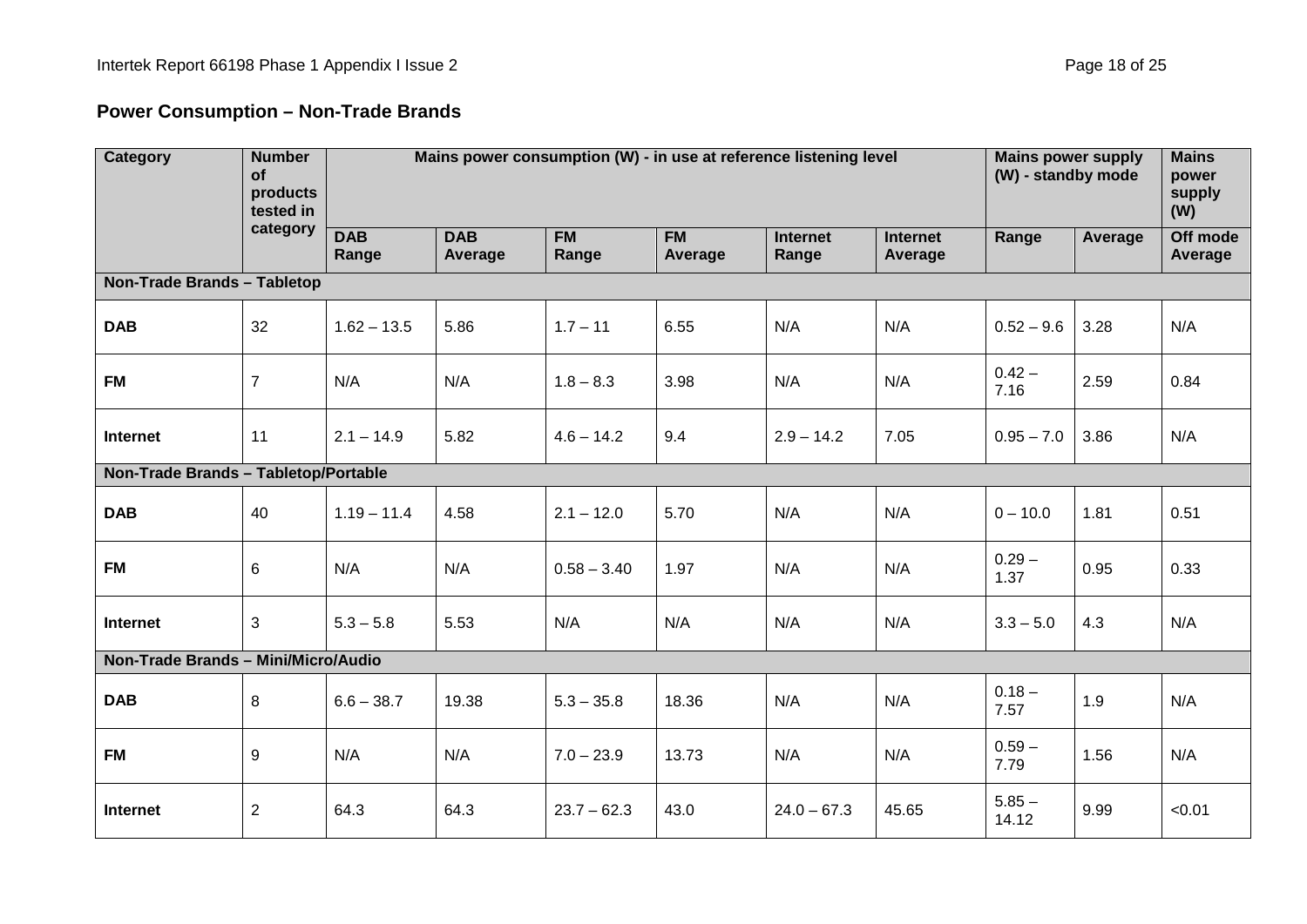| <b>Category</b>                                         | <b>Number</b><br><b>of</b><br>products<br>tested in | Mains power consumption (W) - in use at reference listening level |                       |                    |                      |                          | <b>Mains power supply</b><br>(W) - standby mode |                  | <b>Mains</b><br>power<br>supply<br>(W) |                     |
|---------------------------------------------------------|-----------------------------------------------------|-------------------------------------------------------------------|-----------------------|--------------------|----------------------|--------------------------|-------------------------------------------------|------------------|----------------------------------------|---------------------|
| category                                                |                                                     | <b>DAB</b><br>Range                                               | <b>DAB</b><br>Average | <b>FM</b><br>Range | <b>FM</b><br>Average | <b>Internet</b><br>Range | <b>Internet</b><br>Average                      | Range            | Average                                | Off mode<br>Average |
| Non-Trade Brands - Separates (& Home Cinema Amplifiers) |                                                     |                                                                   |                       |                    |                      |                          |                                                 |                  |                                        |                     |
| <b>DAB</b>                                              | 4                                                   | $4.8 - 14.3$                                                      | 9.48                  | $3.6 - 14.9$       | 8.13                 | N/A                      | N/A                                             | $0.91 -$<br>4.90 | 2.47                                   | 0.01                |
| <b>FM</b>                                               | 4                                                   | N/A                                                               | N/A                   | $4.6 - 111.4$      | 40.3                 | N/A                      | N/A                                             | $0.28 -$<br>8.34 | 3.50                                   | < 0.01              |
| Non-Trade Brands - In-Car DAB                           |                                                     |                                                                   |                       |                    |                      |                          |                                                 |                  |                                        |                     |
| <b>DAB</b>                                              |                                                     | 2.76                                                              | 2.76                  | N/A                | N/A                  | N/A                      | N/A                                             | N/A              | N/A                                    | 0.09                |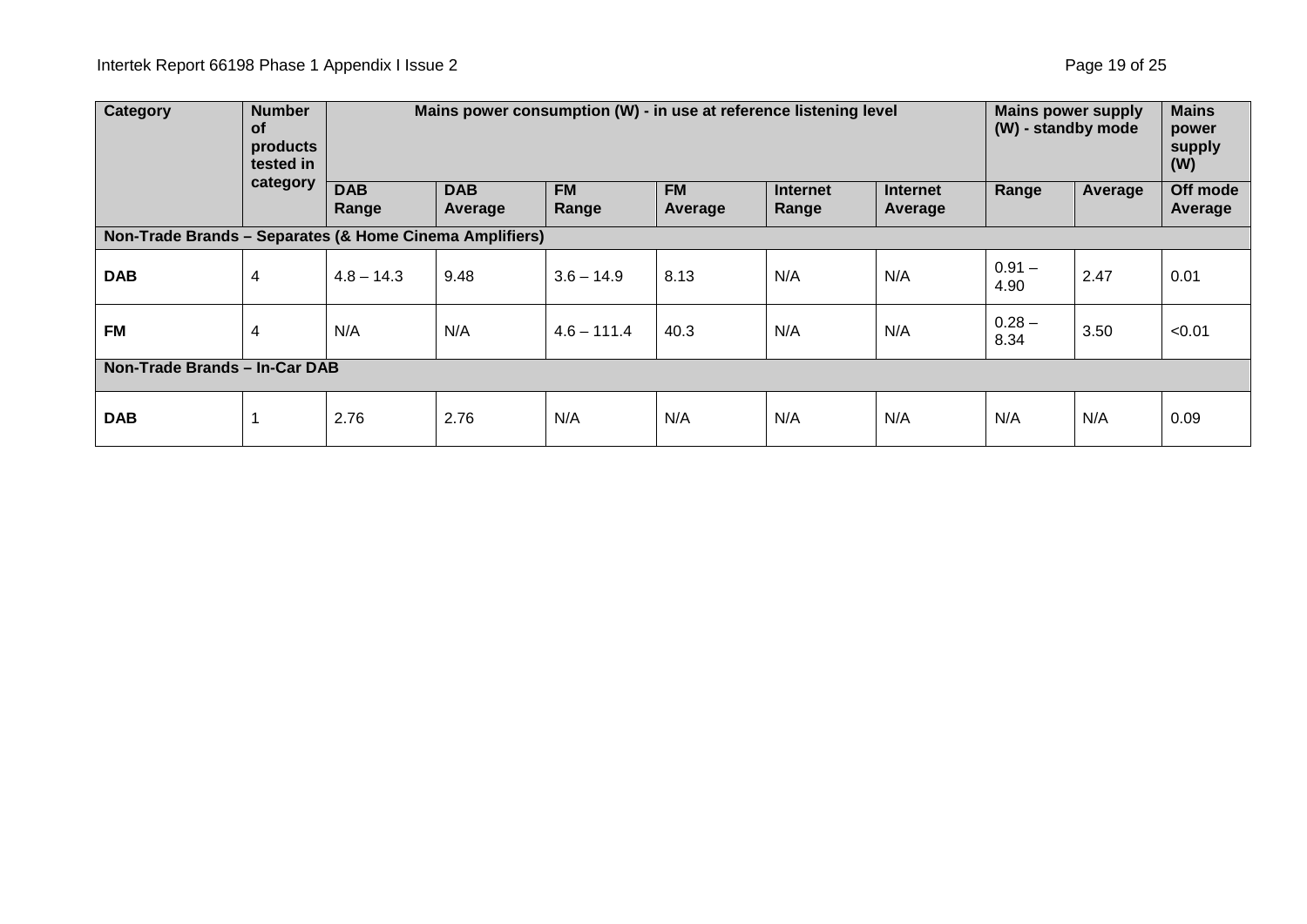**Appendix II**

**List of Products**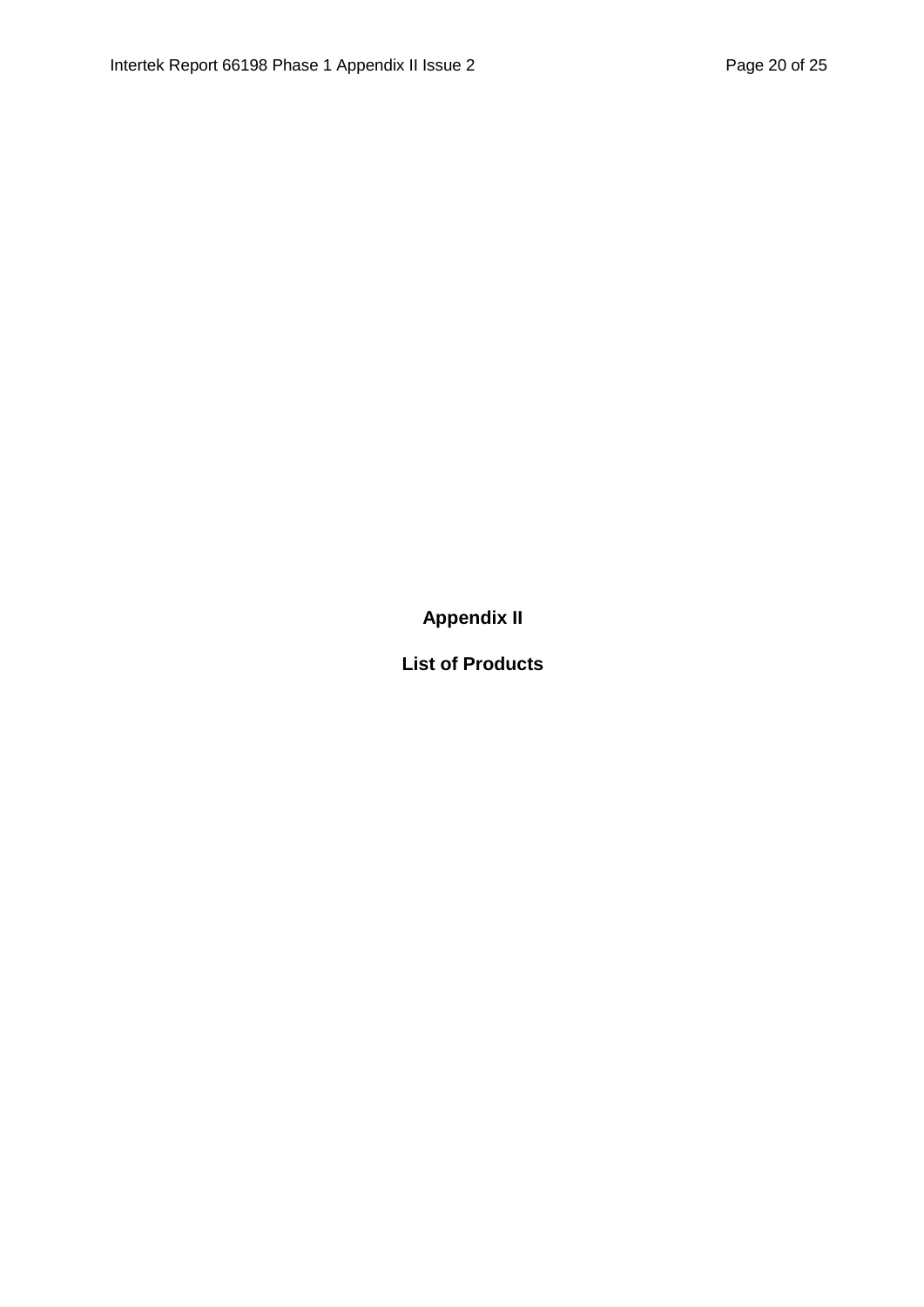#### **List of Products Tested – Past and Present**

| <b>Intertek Code</b>              | <b>Brand</b>                        | <b>Model</b>                                       | <b>Category</b>                         |  |  |  |  |  |
|-----------------------------------|-------------------------------------|----------------------------------------------------|-----------------------------------------|--|--|--|--|--|
| Argos - own brands                |                                     |                                                    |                                         |  |  |  |  |  |
| DRG01                             | <b>Acoustic</b><br><b>Solutions</b> | pd <sub>2</sub>                                    | <b>Tabletop</b>                         |  |  |  |  |  |
| DRA01                             | Argos                               | <b>NE-3107</b>                                     | Tabletop                                |  |  |  |  |  |
| DABT01                            | Argos                               | Value Range CDAB8R                                 | Tabletop/portable                       |  |  |  |  |  |
| DAB <sub>1</sub>                  | Argos                               | <b>CD-87</b>                                       | Mini/micro/audio                        |  |  |  |  |  |
| DRD01                             | <b>Bush</b>                         | KRDAB801BLK                                        | Tabletop/portable                       |  |  |  |  |  |
| PTB <sub>1</sub>                  | <b>Bush</b>                         | <b>TR2006DAB</b>                                   | Tabletop/portable                       |  |  |  |  |  |
| EAR1                              | <b>Bush</b>                         | <b>TR130</b>                                       | Tabletop/portable                       |  |  |  |  |  |
| EAR <sub>2</sub>                  | <b>Bush</b>                         | <b>RA02</b>                                        | Tabletop/portable                       |  |  |  |  |  |
| DABW01                            | <b>Bush</b>                         | TR04DABBLK                                         | Tabletop/portable                       |  |  |  |  |  |
| DRE01                             | <b>Bush</b>                         | TR82DAB                                            | Tabletop/portable                       |  |  |  |  |  |
| DABX01                            | <b>Bush</b>                         | Touch DAB FM Radio with<br>iPod                    | Tabletop                                |  |  |  |  |  |
| <b>DAB 20</b>                     | Goodmans                            | <b>MICRO14671</b>                                  | Mini/micro/audio                        |  |  |  |  |  |
| <b>DRS01</b>                      | Wharfedale                          | <b>NE-3003</b><br><b>Radio Alarm Clock</b>         | Tabletop                                |  |  |  |  |  |
| Asda - own brands                 |                                     |                                                    |                                         |  |  |  |  |  |
| DRB01                             | Asda                                | <b>Alarm Clock DAB Radio</b><br>CRDB <sub>10</sub> | Tabletop                                |  |  |  |  |  |
| DAB <sub>3</sub>                  | Asda                                | E80170                                             | Tabletop/portable                       |  |  |  |  |  |
| DAB <sub>4</sub>                  | Asda                                | E80197                                             | <b>Tabletop</b>                         |  |  |  |  |  |
| DAB <sub>5</sub>                  | Asda                                | <b>DS-454</b>                                      | <b>Tabletop</b>                         |  |  |  |  |  |
| DAB <sub>6</sub>                  | Asda                                | <b>KS-3398C</b>                                    | Mini/micro/audio                        |  |  |  |  |  |
| <b>Audiowave</b>                  |                                     |                                                    |                                         |  |  |  |  |  |
| DRC01                             | Audiowave                           | <b>DAB-907</b>                                     | Tabletop/portable                       |  |  |  |  |  |
| <b>Cambridge Audio</b>            |                                     |                                                    |                                         |  |  |  |  |  |
| DAB <sub>7</sub>                  | Cambridge<br><b>Audio</b>           | Azur 640T DAB/FM Tuner<br>V <sub>2.0</sub>         | Separates (& home<br>cinema amplifiers) |  |  |  |  |  |
| <b>Comet - own brands</b>         |                                     |                                                    |                                         |  |  |  |  |  |
| DRG01                             | Proline                             | <b>DAB401</b>                                      | Tabletop/portable                       |  |  |  |  |  |
| EAR <sub>5</sub>                  | Proline                             | <b>R200</b>                                        | Tabletop/portable                       |  |  |  |  |  |
| <b>DAB 47</b>                     | Proline                             | CR97DAB2                                           | Tabletop                                |  |  |  |  |  |
| EAR <sub>3</sub>                  | Ferguson                            | <b>FRG R101</b>                                    | Tabletop/portable                       |  |  |  |  |  |
| <b>Currys/Dixons - own brands</b> |                                     |                                                    |                                         |  |  |  |  |  |
| DAB <sub>9</sub>                  | Lava                                | Lava 40                                            | Tabletop/portable                       |  |  |  |  |  |
| <b>DRF01/2</b>                    | Logik                               | LOGR118D                                           | Tabletop/portable                       |  |  |  |  |  |
| <b>DAB 10</b>                     | <b>Matsui</b>                       | <b>MATR404</b>                                     | Tabletop/portable                       |  |  |  |  |  |
| <b>DAB 11</b>                     | <b>Matsui</b>                       | <b>CR503</b>                                       | <b>Tabletop</b>                         |  |  |  |  |  |
| <b>DAB 12</b>                     | <b>Matsui</b>                       | MHFCD09                                            | Mini/micro/audio                        |  |  |  |  |  |

**Key:**

Existing data from older models Existing data from current models New data from current models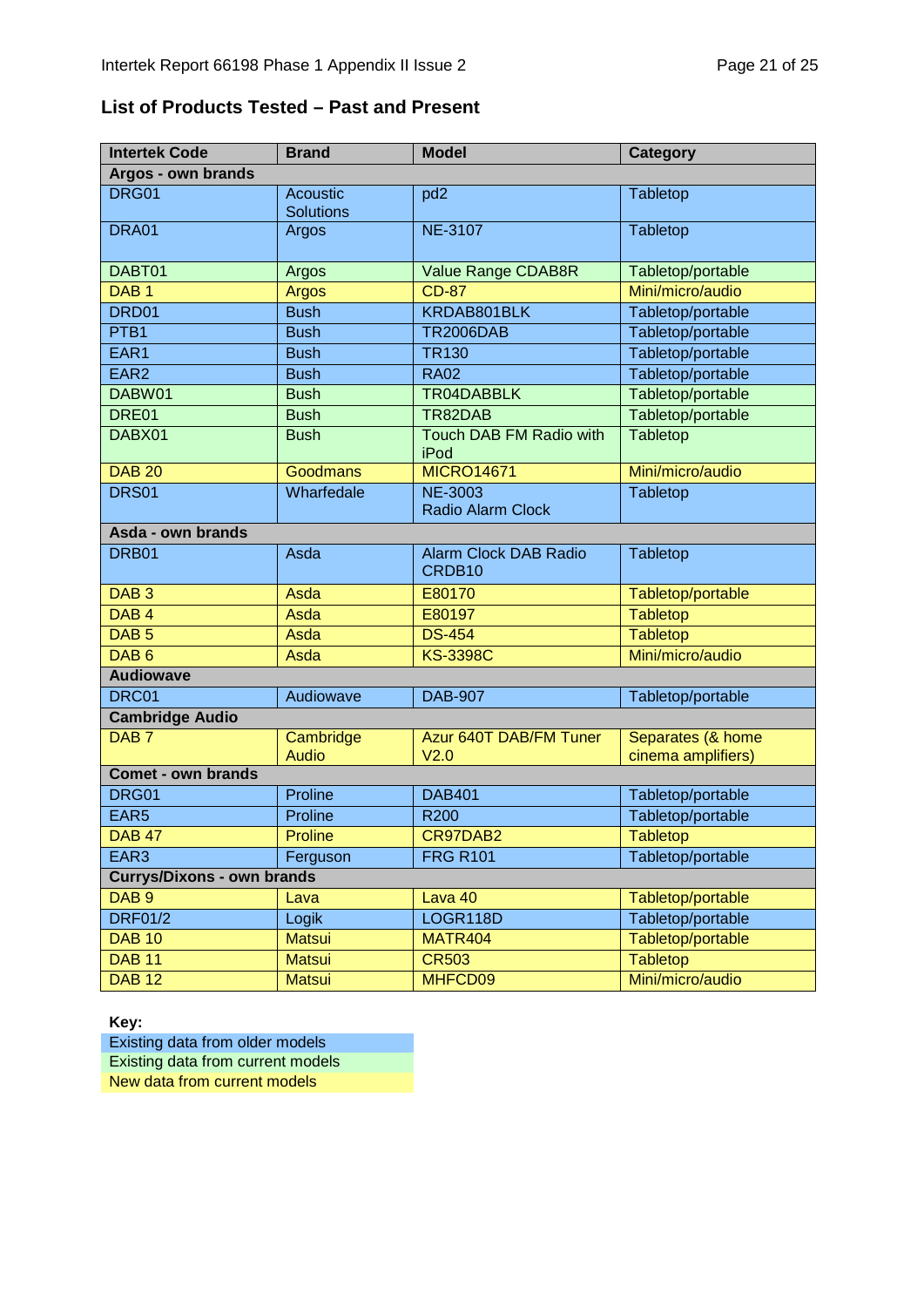| <b>Intertek Code</b>                    | <b>Brand</b>      | <b>Model</b>             | <b>Category</b>                         |
|-----------------------------------------|-------------------|--------------------------|-----------------------------------------|
| <b>Denon</b>                            |                   |                          |                                         |
| <b>DAB 13</b>                           | Denon             | RCD-M37DAB               | Mini/micro/audio                        |
| <b>DAB 14</b>                           | Denon             | <b>TU-1800DAB</b>        | Separates (& home<br>cinema amplifiers) |
| <b>DAB 15</b>                           | Denon             | <b>TU-1500AE</b>         | Separates (& home<br>cinema amplifiers) |
| <b>Dualit</b>                           |                   |                          |                                         |
| DRE01                                   | <b>Dualit</b>     | DLR-1                    | Tabletop/portable                       |
| <b>Eton</b>                             |                   |                          |                                         |
| DRF01                                   | Eton              | Sound 102                | Tabletop                                |
| <b>DAB 16</b>                           | Eton              | E <sub>5</sub>           | Tabletop/portable                       |
| <b>DAB 17</b>                           | Eton              | Sound 100                | <b>Tabletop</b>                         |
| Gear4                                   |                   |                          |                                         |
| <b>DAB 18</b>                           | Gear <sub>4</sub> | <b>KRG-D50</b>           | <b>Tabletop</b>                         |
| <b>DAB 19</b>                           | Gear4             | <b>PG296</b>             | <b>Tabletop</b>                         |
| Grundig                                 |                   |                          |                                         |
| EAR4                                    | Grundig           | NR01R                    | Tabletop/portable                       |
| <b>iLuv</b>                             |                   |                          |                                         |
| <b>DAB 21</b>                           | iLuv              | <b>iMM173</b>            | <b>Tabletop</b>                         |
| <b>DAB 22</b>                           | iLuv              | i9200                    | Mini/micro/audio                        |
| intempo                                 |                   |                          |                                         |
| PTD <sub>1</sub>                        | intempo           | <b>PP-01</b>             | Tabletop/portable                       |
| <b>DRB01/02</b>                         | intempo           | <b>TRS 01</b>            | Tabletop/portable                       |
| DDK01                                   | intempo           | GX-01                    | Tabletop                                |
| DRH01                                   | Intempo           | <b>PG-02</b>             | Tabletop                                |
| DABZ01                                  | Intempo           | <b>RDi</b>               | Tabletop                                |
| <b>JVC</b>                              |                   |                          |                                         |
| <b>DAB 23</b>                           | <b>JVC</b>        | CA-UXG250D               | Mini/micro/audio                        |
| <b>DAB 24</b>                           | <b>JVC</b>        | <b>CA-UXLP5</b>          | Mini/micro/audio                        |
| LG                                      |                   |                          |                                         |
| <b>DAB 25</b>                           | LG                | <b>FA163-B0P</b>         | Mini/micro/audio                        |
| <b>DAB 26</b>                           | LG                | <b>FA164-DOP</b>         | Mini/micro/audio                        |
| Logitech                                |                   |                          |                                         |
| <b>DAB 27</b>                           | Logitech          | Squeezebox radio x-r0001 | <b>Tabletop</b>                         |
| <b>Magicbox</b>                         |                   |                          |                                         |
| PTE <sub>1</sub>                        | Magicbox          | Lagio                    | Tabletop                                |
| DAB-M1                                  | Magicbox          | <b>Touch DAB Radio</b>   | Tabletop/portable                       |
| <b>DAB 28</b>                           | <b>Magicbox</b>   | <b>CM6 1DA</b>           | <b>Tabletop</b>                         |
| <b>DAB 29</b>                           | <b>Magicbox</b>   | Clarus Plus 212018       | <b>Tabletop</b>                         |
| <b>Marantz</b>                          |                   |                          |                                         |
| <b>DAB 30</b>                           | <b>Marantz</b>    | M-CR502DAB               | Mini/micro/audio                        |
| <b>Marks &amp; Spencer - own brands</b> |                   |                          |                                         |
| <b>DAB 31</b>                           | Revo (M&S)        | <b>iBlik WiFi</b>        | <b>Tabletop</b>                         |
| <b>DAB 32</b>                           | Revo (M&S)        | Pico Wi-Fi               | <b>Tabletop</b>                         |

**Key:**

Existing data from older models

Existing data from current models

New data from current models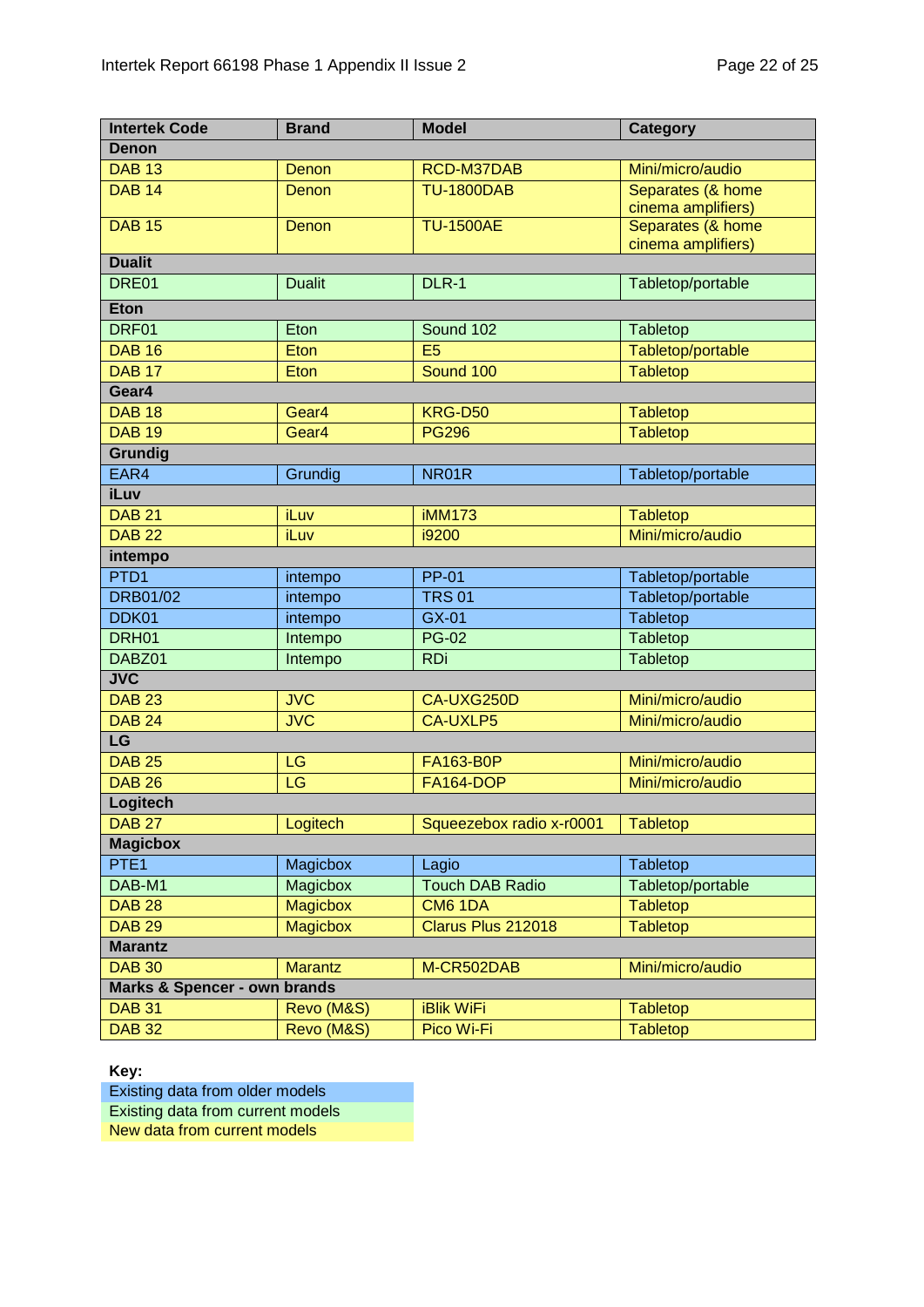| <b>Intertek Code</b>           | <b>Brand</b>   | <b>Model</b>                   | <b>Category</b>                         |
|--------------------------------|----------------|--------------------------------|-----------------------------------------|
| <b>NAD</b>                     |                |                                |                                         |
| <b>DAB 33</b>                  | <b>NAD</b>     | C 425                          | Separates (& home                       |
|                                |                |                                | cinema amplifiers)                      |
| <b>DAB 34</b>                  | <b>NAD</b>     | C 445                          | Separates (& home                       |
|                                |                |                                | cinema amplifiers)                      |
| Onkyo                          |                |                                |                                         |
| <b>DAB 35</b>                  | Onkyo          | <b>CR-435UKD</b>               | Mini/micro/audio                        |
| <b>DAB 37</b>                  | Onkyo          | <b>TX-SR507</b>                | Separates (& home<br>cinema amplifiers) |
| <b>Panasonic</b>               |                |                                |                                         |
| DRC01                          | Panasonic      | RF-D5EB-K                      | Tabletop/portable                       |
| <b>DAB 38</b>                  | Panasonic      | SA-PM38DB                      | Mini/micro/audio                        |
| <b>DAB 39</b>                  | Panasonic      | <b>RF-2400</b>                 | Tabletop/portable                       |
| <b>DAB 40</b>                  | Panasonic      | SA-PM5                         | Mini/micro/audio                        |
| <b>Philips</b>                 |                |                                |                                         |
| PTA1                           | <b>Philips</b> | AJ5100/05                      | Tabletop/portable                       |
| DRD <sub>01</sub>              | <b>Philips</b> | AE5000/05                      | Tabletop/portable                       |
| <b>DAB 41</b>                  | <b>Philips</b> | AE5200/05                      | Tabletop/portable                       |
| <b>DAB 42</b>                  | <b>Philips</b> | <b>DCB210/05</b>               | <b>Tabletop</b>                         |
| <b>DAB 43</b>                  | <b>Philips</b> | MCB275/05                      | Mini/micro/audio                        |
| <b>DAB 44</b>                  |                | AJ3112/05                      |                                         |
|                                | <b>Philips</b> |                                | <b>Tabletop</b><br>Mini/micro/audio     |
| <b>DAB 45</b><br><b>DAB 46</b> | <b>Philips</b> | FWM154/12                      |                                         |
|                                | <b>Philips</b> | <b>MCi500H/05</b>              | Mini/micro/audio                        |
| <b>Pure</b>                    |                |                                |                                         |
| PTF <sub>1</sub>               | Pure           | bug too                        | Tabletop                                |
| PTG1                           | Pure           | Tempus-1XT                     | Tabletop                                |
| PTK <sub>1</sub>               | Pure           | Élan RV40                      | Tabletop/portable                       |
| DAB-C1                         | Pure           | <b>CHRONOS CD</b>              | Tabletop                                |
| DAB-F1                         | Pure           | <b>CHRONOS IDOCK</b>           | Tabletop                                |
| DABH01                         | Pure           | Elan II                        | Tabletop/portable                       |
| DRK01                          | Pure           | <b>Evoke Mio</b>               | Tabletop/portable                       |
| DRE01                          | Pure           | Evoke-1S                       | Tabletop/portable                       |
| DRJ01/ESTB1                    | Pure           | Evoke-2S                       | Tabletop/portable                       |
| <b>DAB72</b>                   | Pure           | <b>Highway</b>                 | $In-car$                                |
| DRB01                          | Pure           | Move                           | Tabletop/portable                       |
| <b>DAB 49</b>                  | Pure           | <b>One Classic</b>             | Tabletop/portable                       |
| DRM01                          | Pure           | One Elite                      | Tabletop/portable                       |
| DRH01                          | Pure           | One Mini                       | Tabletop/portable                       |
| ESTC1                          | Pure           | <b>Chronos iDock Series II</b> | <b>Tabletop</b>                         |
| <b>DAB 50</b>                  | Pure           | <b>Chronos CD Series II</b>    | <b>Tabletop</b>                         |
| DAB-K1                         | Pure           | <b>Chronos II</b>              | Tabletop                                |
| DAB-D1                         | Pure           | <b>Siesta</b>                  | Tabletop                                |
| DAB-A1                         | Pure           | <b>Avanti Flow</b>             | Tabletop                                |
| DABH1/H2                       | Pure           | <b>Evoke Flow</b>              | Tabletop/portable                       |
| DABJ01                         | Pure           | Sensia                         | Tabletop/portable                       |
| DABK01                         | Pure           | <b>Siesta Flow</b>             | <b>Tabletop</b>                         |

**Key:**

Existing data from older models Existing data from current models New data from current models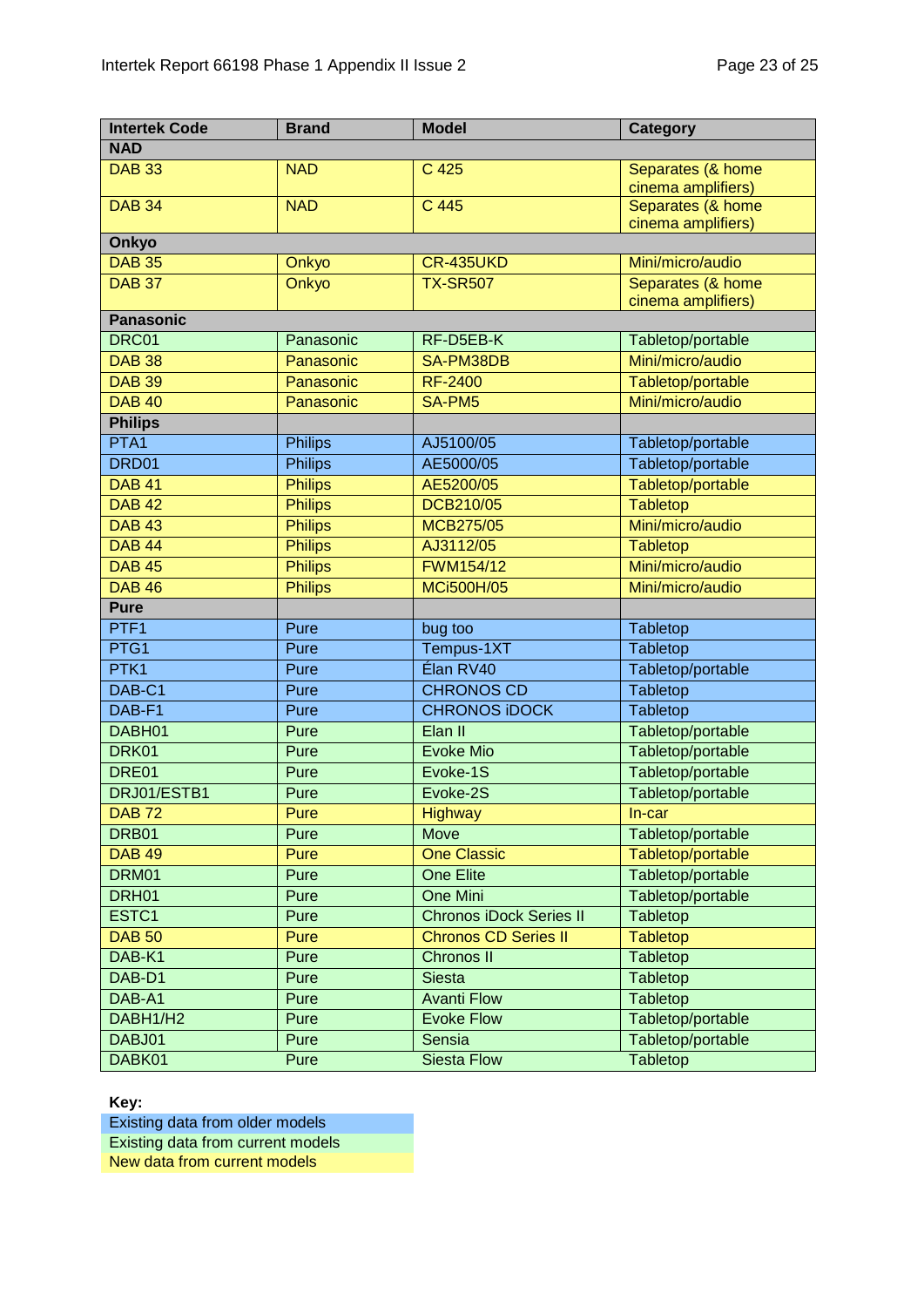| <b>Intertek Code</b>   | <b>Brand</b>   | <b>Model</b>                          | <b>Category</b>   |  |  |  |  |
|------------------------|----------------|---------------------------------------|-------------------|--|--|--|--|
| Sainsbury - own brands |                |                                       |                   |  |  |  |  |
| DAB <sub>2</sub>       | Red            | 583 352                               | <b>Tabletop</b>   |  |  |  |  |
| <b>DAB 65</b>          | <b>Red</b>     | 583 163 DAB iPOD dock<br>Micro Hi Fi  | Mini/micro/audio  |  |  |  |  |
| <b>Revo</b>            |                |                                       |                   |  |  |  |  |
| DABP01                 | Revo           | Domino D3                             | Tabletop          |  |  |  |  |
| DRT01                  | Revo           | <b>Blik Radiostation</b>              | Tabletop          |  |  |  |  |
| <b>DRJ01</b>           | Revo           | <b>Pico 1.1</b>                       | Tabletop/portable |  |  |  |  |
| DDJ01                  | Revo           | Mondo Wi-Fi                           | Tabletop          |  |  |  |  |
| <b>Roberts</b>         |                |                                       |                   |  |  |  |  |
| PTH <sub>1</sub>       | <b>Roberts</b> | <b>RD-76</b><br>Rambler               | Tabletop/portable |  |  |  |  |
| PTP <sub>1</sub>       | <b>Roberts</b> | <b>RD-49</b><br>(Gemini 49)           | Tabletop/portable |  |  |  |  |
| DRK01                  | <b>Roberts</b> | MP-SOUND 23                           | Tabletop          |  |  |  |  |
| DDF01                  | <b>Roberts</b> | Gemini 59<br><b>RD-59</b>             | Tabletop/portable |  |  |  |  |
| DDH01                  | <b>Roberts</b> | <b>WM-201</b><br>Wi-Fi internet radio | Tabletop          |  |  |  |  |
| Lab Ref                | <b>Roberts</b> | <b>RSR55</b>                          | Tabletop/portable |  |  |  |  |
| DRT01                  | <b>Roberts</b> | Ecologic 1                            | Tabletop/portable |  |  |  |  |
| DRV01                  | <b>Roberts</b> | Ecologic 2                            | Tabletop/portable |  |  |  |  |
| DRW01                  | <b>Roberts</b> | Ecologic 3                            | Tabletop/portable |  |  |  |  |
| <b>DAB 51</b>          | <b>Roberts</b> | Ecologic 4 (RD-21)                    | Tabletop/portable |  |  |  |  |
| DABD01                 | <b>Roberts</b> | <b>Elise</b>                          | Tabletop/portable |  |  |  |  |
| DABC01                 | <b>Roberts</b> | <b>Duologic</b>                       | Tabletop/portable |  |  |  |  |
| DRF01                  | <b>Roberts</b> | Gemini 45<br><b>RD-45</b>             | Tabletop/portable |  |  |  |  |
| <b>DRG01/02</b>        | <b>Roberts</b> | Gemini 21<br><b>RD-21</b>             | Tabletop/portable |  |  |  |  |
| DRP01                  | <b>Roberts</b> | <b>RD-60</b>                          | Tabletop/portable |  |  |  |  |
| DDB01                  | <b>Roberts</b> | <b>RD-41</b>                          | Tabletop/portable |  |  |  |  |
| DAB-G1                 | <b>Roberts</b> | MP-Sound 43                           | Tabletop          |  |  |  |  |
| DAB-B1                 | <b>Roberts</b> | MP-Sound 53                           | Tabletop          |  |  |  |  |
| <b>DRU01</b>           | <b>Roberts</b> | Gemini 55<br><b>RD-55</b>             | Tabletop/portable |  |  |  |  |
| DRL01                  | <b>Roberts</b> | Gemini 46<br><b>RD-46</b>             | Tabletop/portable |  |  |  |  |
| DRD01                  | <b>Roberts</b> | <b>RD-78</b>                          | Tabletop          |  |  |  |  |
| <b>DRN01/02</b>        | <b>Roberts</b> | <b>SolarDAB</b>                       | Tabletop/portable |  |  |  |  |
| <b>DAB 52</b>          | <b>Roberts</b> | <b>CR9971</b>                         | <b>Tabletop</b>   |  |  |  |  |
| DABG01                 | <b>Roberts</b> | Ecologic <sub>6</sub>                 | Tabletop          |  |  |  |  |
| <b>DAB 53</b>          | <b>Roberts</b> | <b>DreamTime</b>                      | <b>Tabletop</b>   |  |  |  |  |
| DAB-L1                 | <b>Roberts</b> | <b>CRD-42</b><br>iDream               | Tabletop          |  |  |  |  |
| DABJ1                  | <b>Roberts</b> | Gemini 37<br><b>CRD-37</b>            | Tabletop          |  |  |  |  |

**Key:**

Existing data from older models Existing data from current models New data from current models